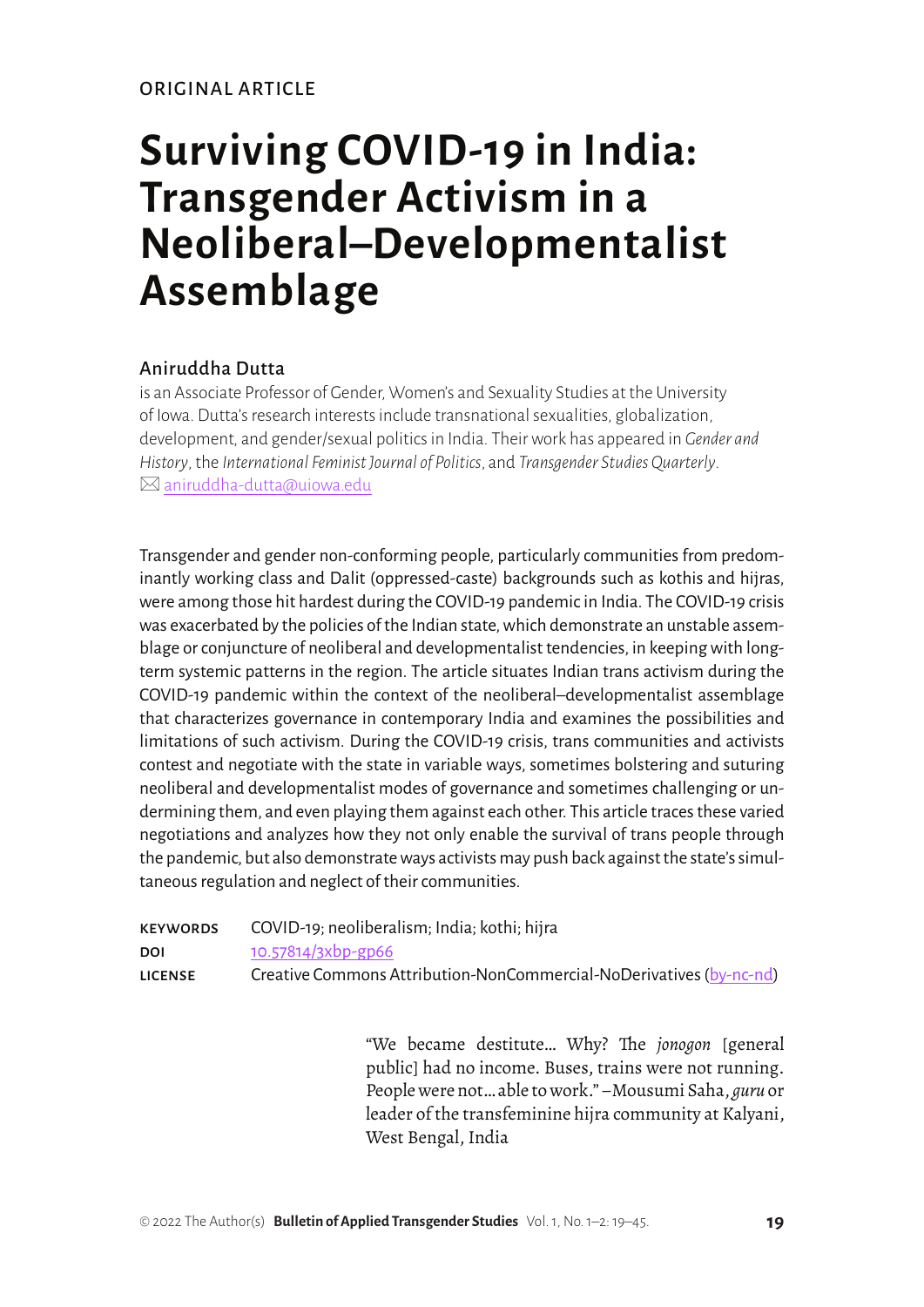"The government evaded its responsibility… It provided relief to our community mainly to earn a good name for itself. If a thousand of us needed relief, it provided only to three hundred… Also, it did not give relief immediately… but only when we had started raising our voices, when they heard that relief was coming in from abroad, that we were doing fundraising." –Silk, transgender activist from Kalyani, India.

As elsewhere in the world, transgender and gender-nonconforming persons, particularly communities from predominantly working-class and Dalit (oppressed-caste) backgrounds such as hijras and kothis, have been among those hit hardest during the COVID-19 pandemic in India.<sup>1</sup> Journalists and scholars have documented a litany of impacts, including loss of livelihood, psychosocial isolation, lack of access to healthcare and relief, and intensified social stigma due to fears of COVID-19 transmission from these communities (Choudhary 2020; Datta 2020; Ghosh 2021a). As Silk's opening quote suggests, these impacts were not merely due to the pandemic itself, but also partly due to the state's response to it.<sup>2</sup> This response was spectacularly exemplified by the first phase of the lockdown declared by the central government on March 24, 2020 with just a few hours of notice, which was meant to contain the transmission of COVID-19 but might have ironically fostered its spread from urban to rural areas due to the exodus of migrant workers who lost their employment in cities (Bhattacharyya 2020). The early phases of India's lockdown, dubbed the harshest and most extensive in the world, imposed an almost complete ban on industrial, commercial, religious, and cultural activity (except some essential services) and exerted severe restrictions on people's movement, which particularly affected the working poor (Daniyal 2020). Ironically, infection rates were low when the lockdown was first imposed and it was gradually eased (though not entirely lifted) when infections were increasing later in 2020, reflecting its poorly planned nature (Bhattacharyya 2020). Harsh restrictions were reintroduced in many places in India during the second wave of the pandemic between April and June 2021, although this time the central government left decisions on specific measures up to the states, given the devastating and widely criticized effects of the first lockdown (The Hindu Net Desk 2021).

- 1 In keeping with activist usages in India and transnationally, I use "transgender" as an umbrella term for a diverse range of people and communities whose identities and/or expressions differ from the gender assigned to them at birth. However, the transgender rubric has complex implications for gender non-conforming people in India and may serve to circumscribe or exclude preexisting identities through biomedical and binary framings of gender, even as it is adapted and modified by Indian activists and communities (Billard and Nesfield 2020; Dutta and Roy 2014).
- 2 I have retained the real self-chosen names of trans activists with their consent, rather than using pseudonyms, as a way of recognizing and documenting their contributions during the pandemic, as well as acknowledging their analytic insights that have crucially shaped this article.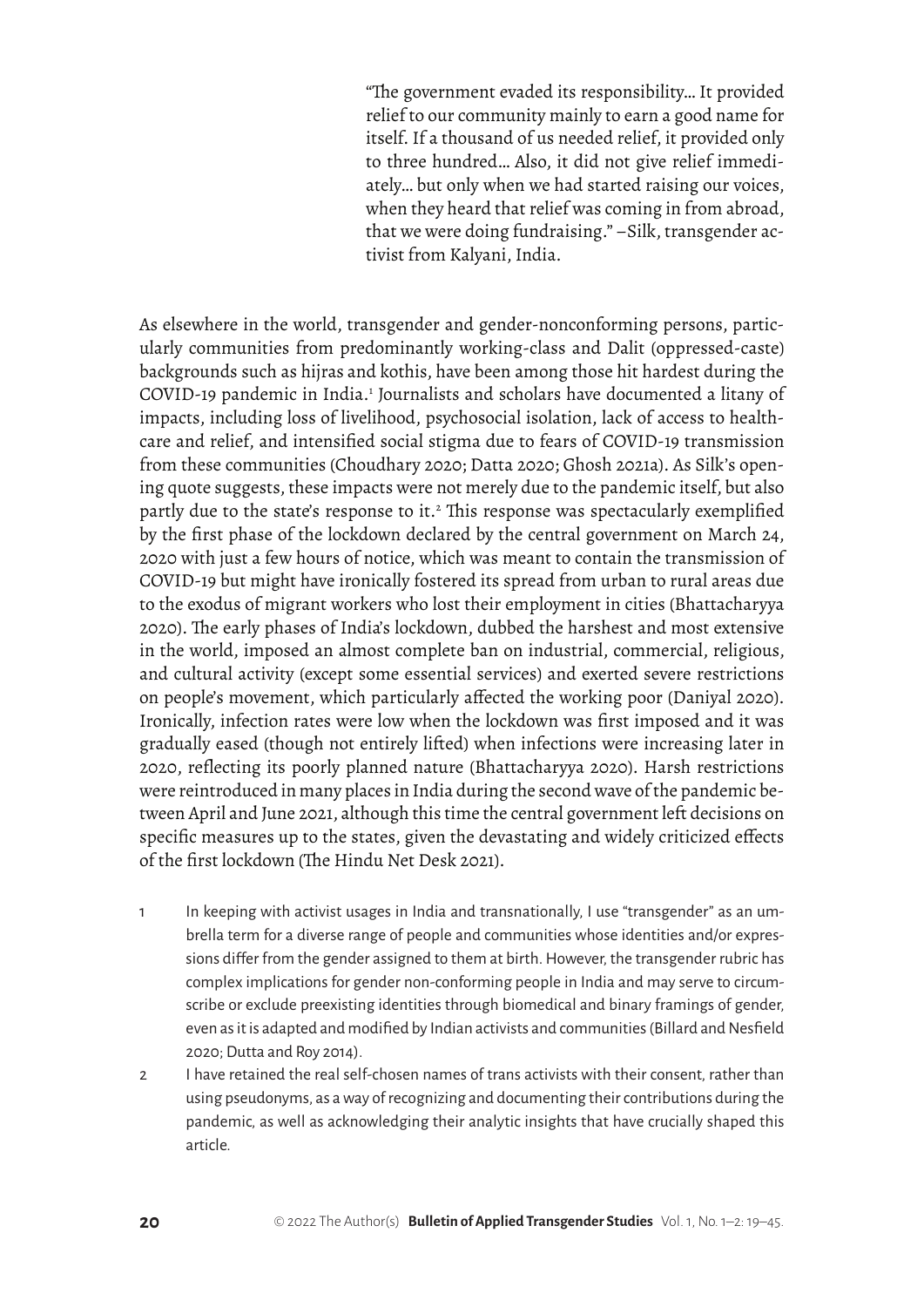While measures related to physical distancing are essential to containing the pandemic, Indian public health activists have critiqued the centralized and top-down imposition of the lockdown, which involved police violence and coercion, and treated unprivileged people like "criminals or subjects under colonial rule" (Jan Swasthya Abhiyan 2020, 3). In perhaps the most notorious instance of such action, migrant workers attempting to leave for their rural homes were sprayed with disinfectant during the early days of the lockdown (Daniyal 2020). Consequently, many leftist, feminist, and trans scholars and activists in India have taken a critical stance toward COVID-related containment measures (Chatterjee 2021; Datta 2021; Ghosh 2020). This markedly contrasts with left-liberal opinion in the West and particularly the USA, which has tended to support state-instituted lockdowns (Green 2021)—although scholars have critiqued various aspects of containment measures in the West, too, ranging from biopolitical surveillance to adverse gendered and sexualized impacts (Brown 2020; Corrêa 2020; Kitchin 2020). In the Indian context, the leftist economist Jayati Ghosh (2020, 519) argues that "the nature of the government response destroyed the economy and forced millions into poverty and hunger, but did not control virus transmission." Further, as suggested by Silk's opening statement, the first lockdown's severity and ultimate inefficacy contrasted with the inadequacy of relief packages announced by central and state governments, many of which merely repackaged or added to provisions that had been already announced before the pandemic (Ghosh 2020; Kapil 2020).

In this context, this article examines the role of transgender activists and communities in addressing the pandemic and negotiating with related governmental measures, based on ethnographic fieldwork conducted in eastern India and particularly focusing on the first wave of COVID-19 in 2020. As Silk indicates, the debilitating effects of the lockdown and inadequate or tokenistic relief prompted a flurry of organizing and fundraising by trans and kothi-hijra (transfeminine spectrum) activists and organizations. Scholars have documented how this burgeoning sphere of COVID-related activism addressed not just their own communities but also other marginalized social groups and thus helped mitigate the intensified socioeconomic marginalization of trans and other vulnerable people during this period (Chatterjee 2021; Ghosh 2021b; Goel 2020). However, this process also highlights how, in Silk's words, "the government evaded its responsibility," which was instead transferred onto civil society and non-state entities—a phenomenon also noted in other regions during the pandemic (Hossain 2022; Morelock, Listik, and Kalia 2021). As Ayona Datta (2020) notes based on research in South India, "in this absence of state, civil society stepped in to address… the knock-on effects of subsistence rupture to the urban poor and their families." Since the immediate need for relief took precedence over challenging state policies, such mobilizations may be seen as inadvertently accelerating the process of responsibilization—a phenomenon wherein "civil society" and individuals take up responsibility to make up for the decline of state infrastructure, welfare, and social security that characterizes neoliberal capitalism (Burchell 1996; Morelock, Listik, and Kalia 2021; Sharma 2008).

However, as I argue, trans, kothi and hijra mobilizations during the pandemic also evidence several ambiguities and contradictions, rather than completely fitting into the narrative of responsibilization within neoliberalism. As Sayan Bhattacharya (2021, 6) notes, working-class, Dalit, and trans activists "fiercely contested this neo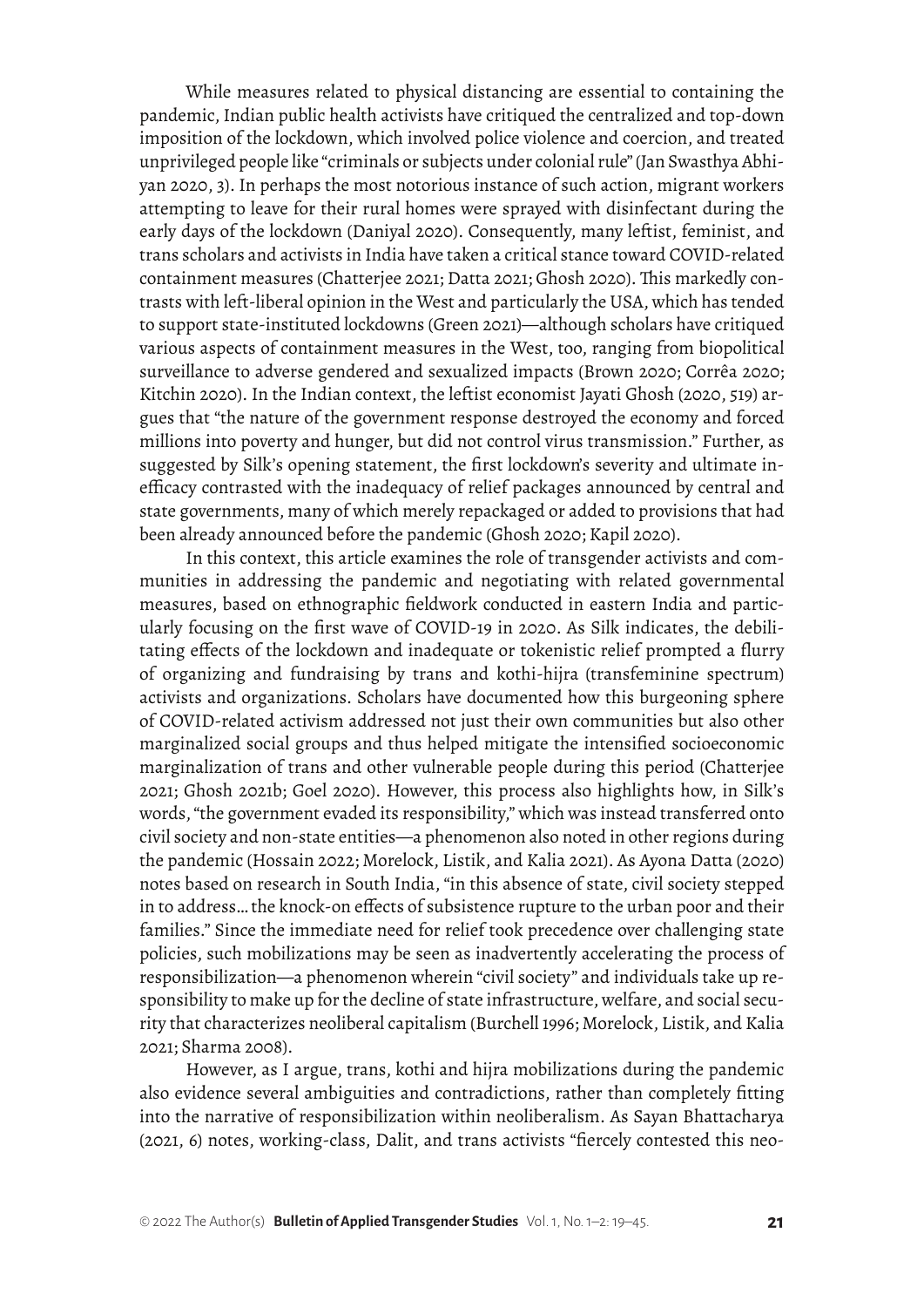liberal orthodoxy through consistent grassroots-led movements and have forced the state to commit back to some of its welfare roles." Yet, the grassroots-led contestation of neoliberalism is also but part of the story, given that the Indian state has long instituted authoritarian forms of developmentalism and welfare from above (Sinha 2021). Indian central and state governments utilized the pandemic period to establish or rebuild developmental mechanisms for trans welfare, such as transgender development boards and councils (Anandabazar Patrika 2020; Dhrubo Jyoti 2020). Following long-term patterns of state-led development in India, such mechanisms were constituted in non-transparent and hierarchical ways, and thus, working-class and/or Dalit trans activists also had to contest and negotiate with the developmentalist facets of the Indian state, sometimes leveraging their expanded welfare roles within neoliberal responsibilization to do so.

Against this backdrop, I build on extant scholarship on neoliberalism and developmentalism in India and the Global South to argue that the functionings of the Indian state, and its relation with marginalized communities during and beyond the pandemic, belie any universalizing conception of neoliberalism, and rather, suggest a patchy—though impactful—incorporation of certain typically neoliberal policies such as deregulation, privatization, and reduction of social safety nets alongside continuing ideologies of the developmentalist and welfarist state (Legg and Roy 2013; Sharma 2008). Studies of governmental measures related to COVID-19 note contextually varied tendencies of neoliberal responsibilization and authoritarian or technocratic forms of state-led development during the pandemic (Leach et al. 2020; Morelock, Listik, and Kalia 2021; Ngcayisa 2021). Exploring how the specific conjuncture of neoliberal and developmentalist policies in the Indian context have impacted structurally marginalized groups, I argue that both independent trans initiatives that substitute for state welfare and the incorporation of trans activism into the state's developmental mechanisms have reinforced profound inequalities among activists and communities based on class, caste, and geographic location, as evident in unequal access to private funding, as well as in the prioritization of elite trans activists within undemocratically-constituted state bodies for trans welfare. However, I show that trans activism has also directly challenged or subtly counteracted both neoliberal and developmentalist modes of governance—and even played them against each other where possible—in order to maximize opportunities for survival and empowerment, which suggests how trans communities ensure their sustenance through improvisatory, contingent, and uncertain engagements with the state (Bhattacharya 2021). Not all trans people or activists, however, occupy similarly uncertain terrain vis-à-vis the state; some are in more secure positions. Indeed, a relatively small section of privileged trans activists have tended to bolster and suture neoliberal and developmentalist modes of governance and thus help consolidate state power, whereas activists in more precarious positions have utilized fractures in state governance to push back against the state's simultaneous regulation and neglect of their communities, even as they must compromise with the state for survival.

The following sections explore these contradictory and frictional tendencies based on qualitative research, specifically ethnographic fieldwork and interviews, conducted in the eastern Indian state of West Bengal in 2020 and 2021. I particularly focus on a spectrum of feminine-identified people usually assigned male (or less com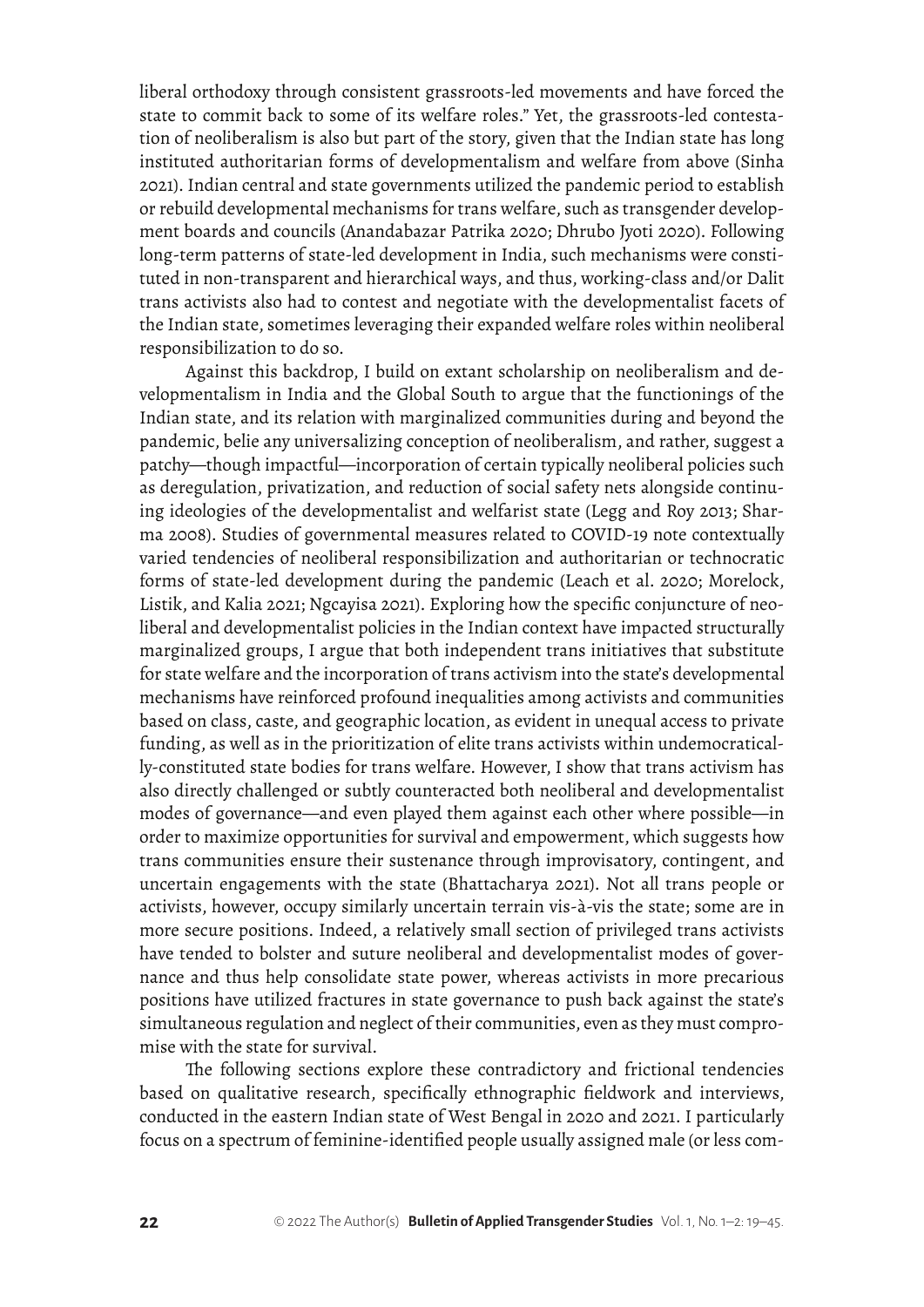monly intersex) at birth, who go by various names including transgender, kothi, and hijra*.* Kothi is a term used by a spectrum of gender-variant people, including those who describe themselves as feminine males, as women, and as a third or separate gender, as well as those who express fluid or mixed identities (Dutta 2013; Dutta and Roy 2014). Hijra communities comprise a similar range of subject positions but are more typically associated with formalized kinship systems organized around *guru–chela* or leader–disciple hierarchies, and also with certain typical professions such as blessing people for money during auspicious occasions like childbirth or in public spaces like streets and trains, based on their cultural association with the power to confer fertility on people (Reddy 2005). Some kothis and hijras also do sex work, which generally occupies a lower status among community professions (Reddy 2005). There is also considerable overlap between these communities: some kothis may join hijra kinship systems and professions either temporarily or permanently (Dutta 2013). My cumulative ethnographic engagement with these communities stretches over a period of fourteen years, and as a nonbinary transfeminine person, I have come to be included as a community member, although my interlocutors are cognizant of my relatively privileged position as a middle-class, dominant-caste, and English-speaking person. For this article, I draw on participant observation conducted in several spurts between June 2020 and December 2021 in three districts of West Bengal, as well as interviews of key activists in these regions. My long-term involvement and partial inclusion within these communities allowed me a close look at how they negotiated with the COVID-19 crisis, and also enabled me to collaborate with them in some COVID-related activist initiatives.

In the first section, I build on the work of scholars such as Aradhana Sharma, Srila Roy, and Stephen Legg, who have theorized the Indian state as being simultaneously neoliberal and developmentalist, to argue that governance during the COVID-19 pandemic has functioned as an assemblage or unstable conjuncture of neoliberal and developmentalist policies and strategies (Legg and Roy 2013; Sharma 2008). Andries du Toit (2018, 4) argues that an "assemblage of discourses, practices, institutions and projects that… we could call 'late liberal' or 'neoliberal' developmentalism" has played an important role in "the government of subaltern populations… in the 'postcolonial' world." In drawing from such theorizations of neoliberal developmentalism as an assemblage, I differ from approaches that either subsume developmentalism as a stage of neoliberalism (Arsel, Adaman, and Saad-Filho 2021) or see the two phenomena as opposed (Abers, Rossi, and Bülow 2021; Rugitsky 2020). Sharma (2008, 2) argues that neoliberal and developmentalist ideologies of empowerment in India form an assemblage in the sense of a "conjunctural and evolving ensemble-like formation… made up of heterogeneous elements that are not necessarily internally coherent but are brought together for specific strategic ends." Sharma's approach to empowerment may be extended to a broader gamut of neoliberal and developmentalist tendencies which, rather than functioning as a unified whole or as oppositional forces, are related in contingently shifting ways—both converging in some cases and presenting tensions or ruptures that may be used to contest state governance. I contend that the evolution of state policies and its relation with marginalized communities during the pandemic suggest the continuing reconfiguration of neoliberal and developmentalist elements within the assemblage of governance practices in India in keeping with long-term sys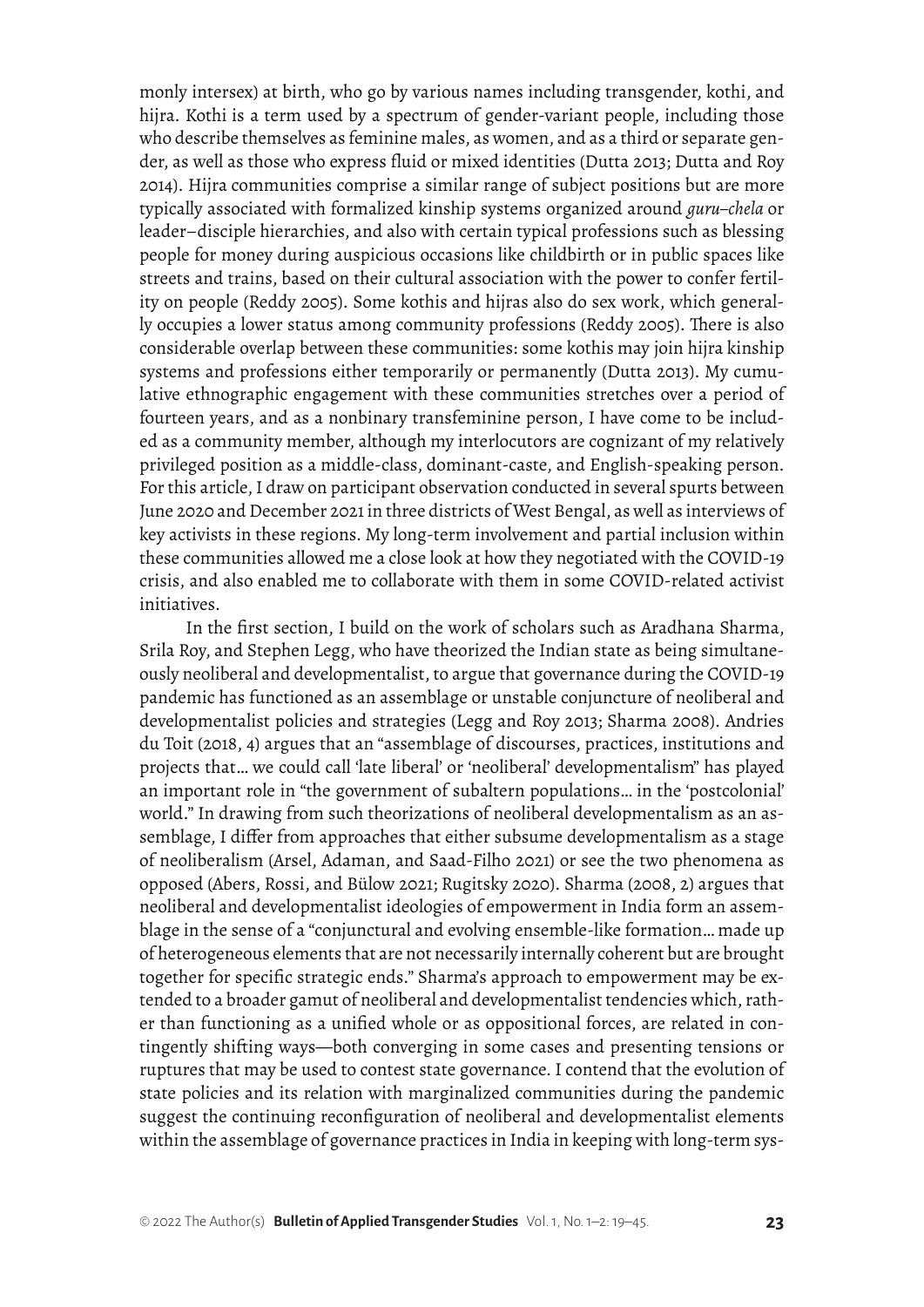temic patterns, rather than being either wholly contained within or marking a radical departure from neoliberalism.<sup>3</sup> The second section draws upon ethnographic observations and interviews to specifically situate trans communities and activism within this neoliberal–developmentalist assemblage, and it explores the resultant contradictions and opportunities negotiated by these groups and activists. I conclude by suggesting some structural limitations and potentials of trans activism in context of the COVID-19 crisis and beyond.

# **SITUATING INDIA'S COVID-19 GOVERNANCE: A NEOLIBERAL–DEVELOP-MENTALIST ASSEMBLAGE**

The Indian state's heavily interventionist response to COVID-19 citing the collective end of public health, combined with inadequate welfare provision, require some contextualization of India's position vis-à-vis neoliberalism. As a term describing transformations in the relation between states and markets since the late 20th century, neoliberalism has been debated and critiqued as an imprecise, multivalent concept that may become vaguely totalizing in being mutably used across vastly different geopolitical contexts (Eriksen et al. 2015). While there are varied articulations of the concept, definitions tend to commonly stress the deregulation of capital, privatization of public services, and the reduction of state support for development and social welfare programs, even as the state might take on strong roles to secure the interests of capital (Abramovitz 2012; Fouskas and Gokay 2020). As Kiasha Naidoo (2020) states, neoliberalism "promotes individualism and includes the belief that unregulated free markets yield efficiency and prosperity… the state is expected to act minimally (to secure) the conditions necessary for the market." Neoliberalism is often distinguished from developmentalism—itself a broad label for a set of ideologies and policies wherein the state plays an active role in managing capitalist production, income redistribution, national economic development, and/or social transformation (Prates, Fritz, and Paula 2020). However, as scholars such as Aradhana Sharma (2008) and Aihwa Ong (2006) have argued, despite transnational tendencies of market liberalization over the last few decades, relationships between the state, market, and society are articulated unevenly across the Global South, and variations in the nature and extent of state interventions trouble the supposed global homogeneity of neoliberalism and its seeming break from developmentalist paradigms.

Commentators on COVID-19 point out how the pandemic has exposed the paradoxes and limitations of neoliberal economic logics that prompt the state to depart from its expected role (Naidoo 2020). Neoliberalism is typically associated with the propagation of individual liberties, entrepreneurship, and responsibilities over the collective or social good, and with a shift in the state's role from the provider of social services to the financier and regulator of so-called "free markets" (Mehra 2020; Naidoo 2020). However, Naidoo (2020) notes that the COVID-19 pandemic compelled governments across the world to take strong "decisions in collective solidarity." Puja

3 This point echoes the argument made by Siddharth Sareen and colleagues (2021) in their study of the reconfiguration of governance in India and other nations. However, they do not specifically study the articulation between neoliberal and developmentalist tendencies.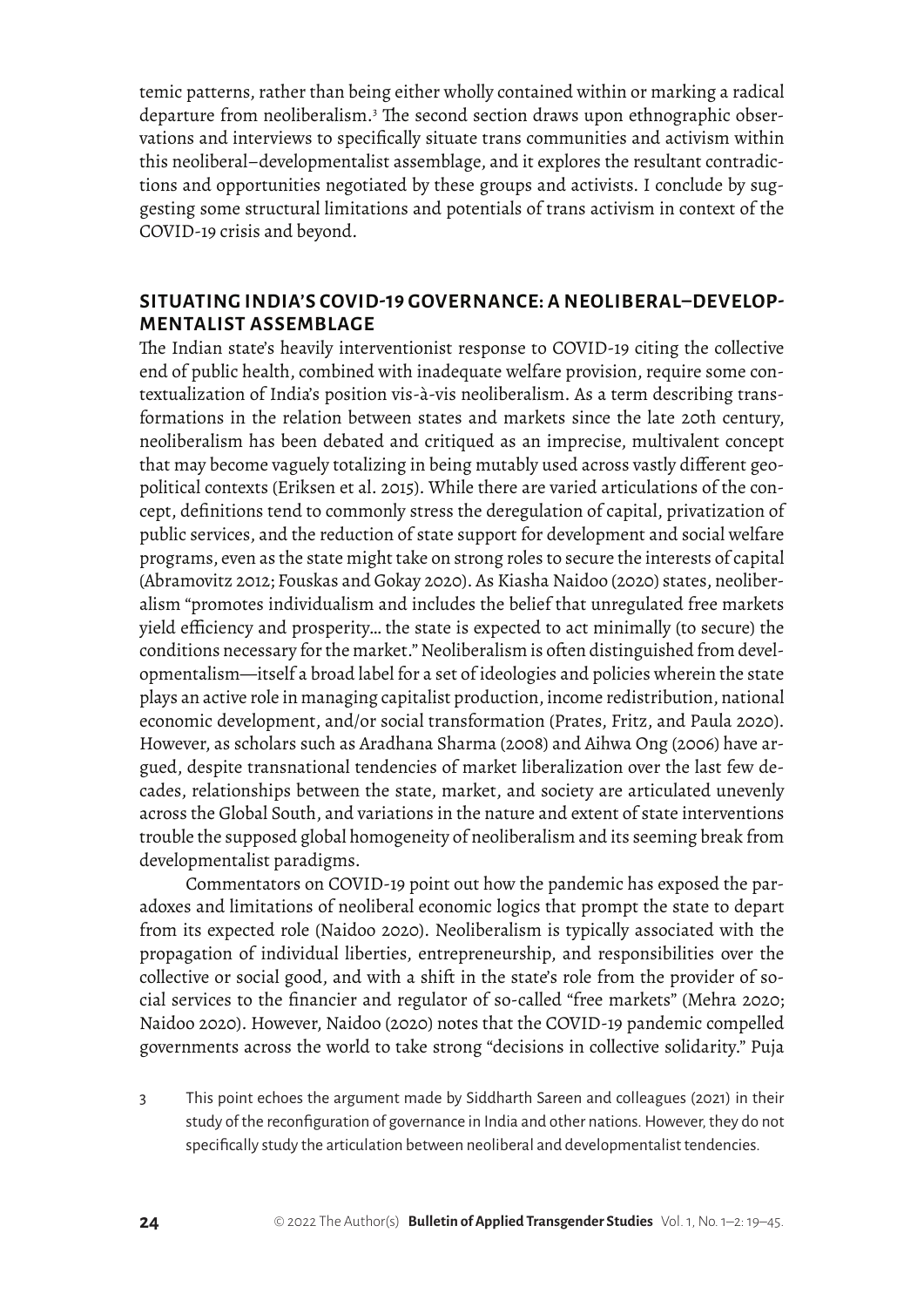Mehra (2020) describes how the pandemic caused states to ramp up welfarist measures and even flirt with socialist policies. For instance, in India, "the Narendra Modi government will foot the bill for the Employees' Provident Fund (EPF) contributions… for 8 million organized sector workers… [although] the package leaves out millions of informal workers" (Mehra 2020). Some assert that the return of state interventions to provide social security portend the decline of neoliberalism (Rugitsky 2020). In contrast, such measures may also be seen as a form of "emergency Keynesianism" marking a temporary resort to social provisioning rather than a long-term departure from neoliberalism as such (Šumonja 2021, 216).

While theorizations of the pandemic as prompting a temporary or long-term departure from neoliberalism might well be valid in certain contexts, they inadvertently totalize a particular idea of neoliberalism as the overarching current phase of capitalism from which countries are now compelled to deviate due to the pandemic-induced crisis. Countering the idea of the state's retreat in late capitalism, some scholars argue that governmental bureaucracy and spending might even increase in neoliberal regimes, although this serves "not to promote majoritarian objectives but values like 'competition' and 'efficiency'" and the "outsourcing of public services to capitalist enterprises" (Jones and Hameiri 2021, 6). Some scholars further argue that the developmental state has become repurposed to serve neoliberal aims and that an authoritarian form of developmentalism, led by right-wing leaders such as Donald Trump and Narendra Modi, marks the latest stage of neoliberalism (Arsel, Adaman, and Saad-Filho 2021). Governmental intervention during the pandemic might, then, mark not a break from neoliberalism but an intensification of neoliberal developmentalism. Others, however, note a more contested negotiation between developmentalist and neoliberal political camps during the pandemic in countries such as Argentina, which belies the generalized subsumption of contemporary developmentalism as a stage of neoliberalism (Abers, Rossi, and Bülow 2021, 341).

Such uneven theorizations suggest that the relation between neoliberalism and developmentalism is perhaps better understood as contingently evolving, evidencing both convergent and conflicting tendencies depending on context.4 Scholars note how the contemporary Indian state evidences complex and ambiguous negotiations between developmentalism, state welfare, and select neoliberal principles (Legg and Roy 2013; Raonka 2016; Sharma 2008). Drawing on Sharma's work, Legg and Roy (2013, 468) state that even after the liberalization of the Indian economy in the late 1980s and early 1990s, the Indian state has continued to be both "developmentalist *and* neoliberalizing." Under pressure from international financial institutions like the International Monetary Fund (IMF), successive Indian governments have profoundly, yet selectively adopted certain policies typically associated with neoliberalism, while deviating from other elements. Conformity with neoliberal principles is clearly evident in cases like the deregulation of markets to enable greater foreign investment, privatization of sectors like banking and aviation, and the reduction of agricultural subsidies (Murthy 2013).

However, the Indian state has evidenced a more fluctuating treatment of wel-

4 This articulation is adapted from Amrita Chhachhi's (2020, 50) exploration of the "convergence and contradictions" between Hindu right-wing politics and neoliberalism.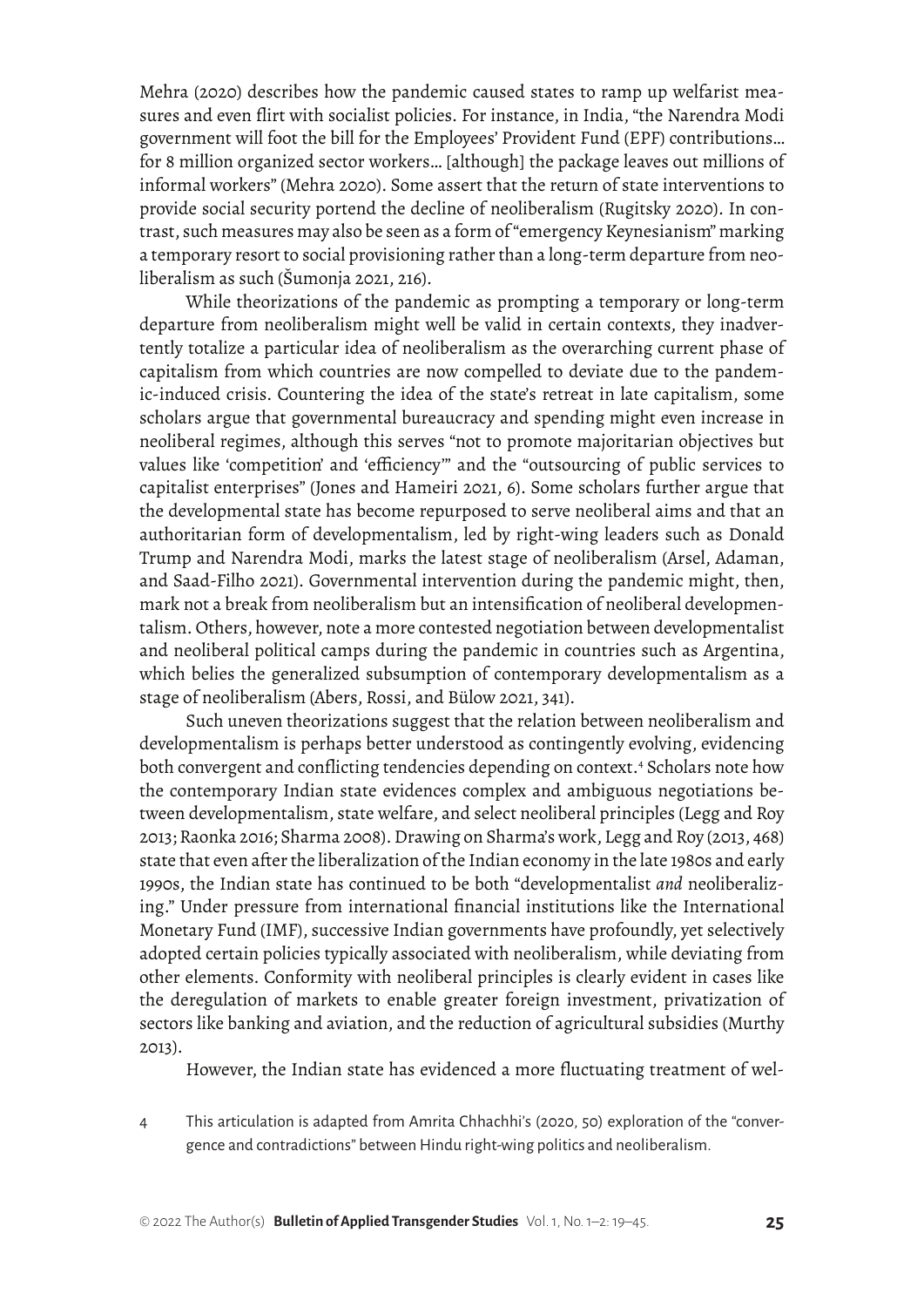fare, as well as socioeconomic individualism. Sharma (2008) notes the numerical increase in quasi-state and non-state actors such as non-government organizations (NGOs) in post-liberalization India, sometimes aided by the state itself, which serves to shift the direct responsibility and "burden of poverty relief and grassroots development" to non-state bodies. This translates to a gradual responsibilization of non-state actors for social services (Sharma 2008). However, as she states, "the contemporary Indian state cannot fully relinquish its development and welfare functions because its legitimacy rests on precisely such functions. … The developmentalist imperatives of the state have meant that the Indian government continues to run, and has even expanded some large-scale welfare-based programs" (Sharma 2008, 43).

The state's wavering stance towards welfare becomes clear with respect to India's Public Distribution System (PDS), which delivers subsidized food grains to about twothirds of the population and was a crucial part of COVID-19 relief measures (Boss et al. 2021). Post the liberalizing economic reforms of the 1990s, the Indian central government seemingly followed a typical neoliberal path in trimming the PDS system from universal to targeted coverage aimed at poorer demographic sections who had to show Below Poverty Line (BPL) cards to qualify for subsidized prices, which led to the exclusion of large numbers of working-class and Dalit people from the system given errors in documentation and the low poverty line (Bedamatta 2006; Murthy 2013). However, in the 2010s, several state governments, particularly Chhattisgarh, moved back to a less targeted and almost universal PDS following electoral pressures and push from social movements like the Right to Food campaign, which eventually led the central government to adopt the 2013 National Food Security Act which propelled the PDS system back toward broader coverage (Kishore and Chakrabarti 2015).

After the current Hindu right-wing and corporate-friendly National Democratic Alliance (NDA) government took over from the previous regime in 2014, there were indications that the PDS might be replaced with a targeted direct benefit transfer or DBT system that would require beneficiaries to open bank accounts and obtain biometric Aadhaar cards, which again would potentially exclude many poor people with uneven access to such documents (Kapoor 2017). However, the in-kind distribution of food grains through the PDS has remained and, in fact, its coverage has been expanded in scale and made free in many states during the COVID-19 pandemic (Pandey 2020). The NDA government also threatened to dismantle the rural employment guarantee act instituted by the previous regime which guarantees employment to the rural poor for a fixed period per year, but in the end, it rebranded the act as a gift from the Prime Minister Narendra Modi as a benevolent patriarch (Chhachhi 2020). This demonstrates how the idea of the state and politicians providing welfare has remained ideologically important and how Indian state policy has repeatedly touted welfarist claims contra neoliberal ideology (Raonka 2016), while also reducing public expenditure in some sectors in typical neoliberal fashion (Chandrasekhar and Ghosh 2019).

Developmentalist and neoliberal tendencies might work in both tense or frictional and conciliatory or convergent ways. On the one hand, developmental mechanisms may work to counteract or temper the effects of neoliberal principles. Pallavi Raonka (2016) argues that the exigencies of electoral democracy and people's movements compel the post-liberalization Indian state to "temper the excesses of neoliberal claims by maintaining and extending welfare programs," allowing the growth of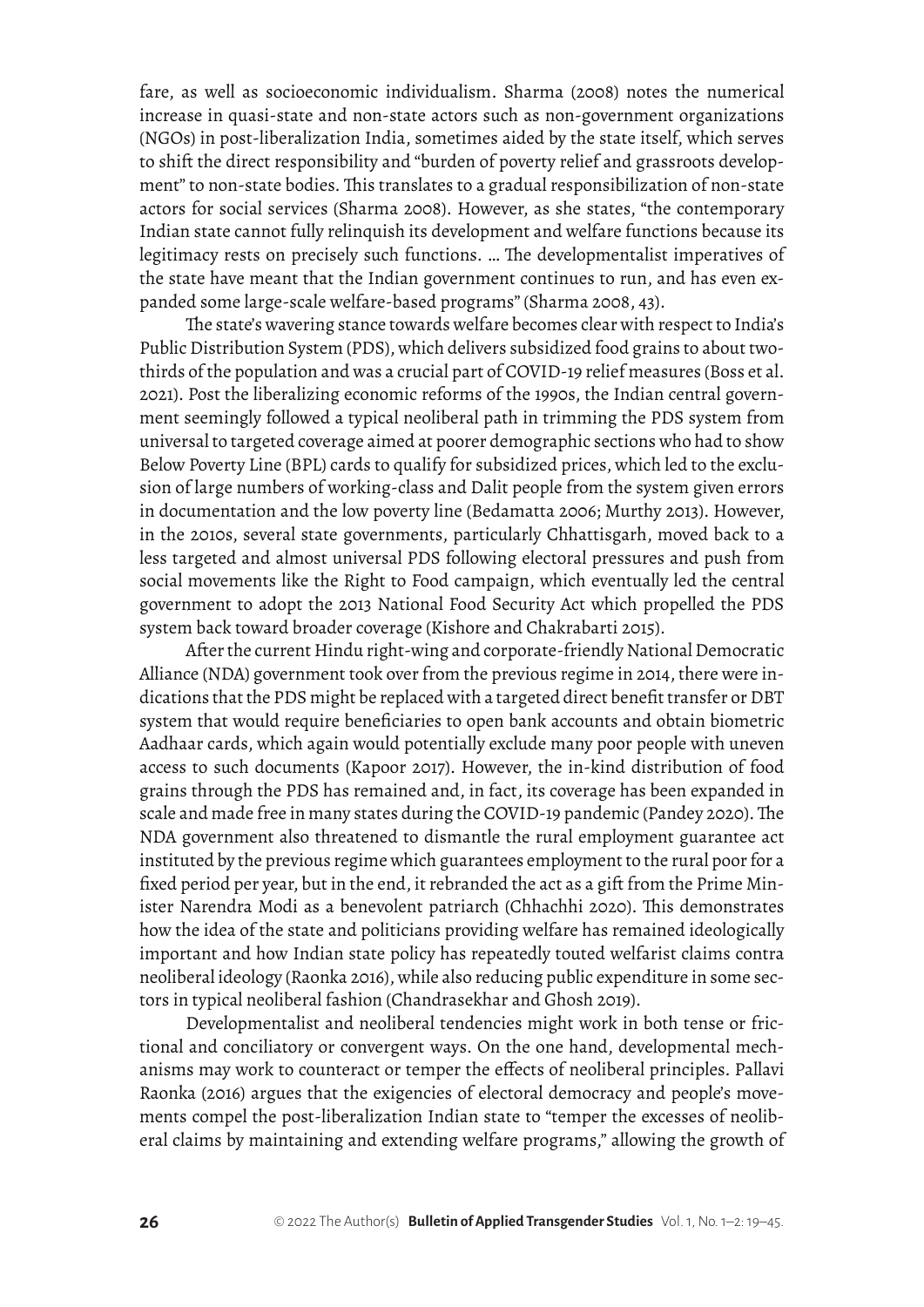corporate capitalism while mitigating "the ill-effects of primitive accumulation… with anti-poverty programs."

On the other hand, developmental and welfare initiatives might also work in tandem with or extend certain neoliberal policy agendas. Aradhana Sharma (2008, 44–45) notes how government-sponsored rural women empowerment programs reconfigure the "state's commitment to national development… through its ability to empower marginalized subjects to care for themselves and to participate in the project of self-rule," thus ultimately serving the end of individualized responsibilization. Amrita Chhachhi (2020) notes that the current government has redesigned welfare mechanisms to draw in unprivileged populations into webs of finance capitalism by mandating beneficiaries to apply for the so-called JAM trinity of bank accounts, biometric identification or Aadhaar cards, and mobile phones, which increasingly brings the rural poor into the ambit of private and public banks and credit schemes. This also suggests how developmentalist and neoliberal tendencies work in tandem to extend state surveillance of recipient populations through biometric identification and digitized records. Relatedly, the state has also linked some government schemes with the provision of credit meant to encourage individual entrepreneurship among cisgender women and Dalit people (Chhachhi 2020). The use of developmental mechanisms to foster neoliberal ideals is also evident in recent schemes for transgender people, particularly the central government's Garima Greh project, which funds selected transgender community organizations to run shelters for homeless trans people where residents cannot take part in sex work or begging and are trained through skill development programs to become "productive" independent entrepreneurs (Social Defence Bureau 2020).

However, the typically neoliberal push towards economic individualism and entrepreneurship is accompanied by a contentious relation with individual liberties and freedoms associated with late capitalism, as is also true also of right-wing forces in the Global North (Davidson and Saull 2017; Tambe and Tambe 2013). Exclusionary forms of Hindu collective belonging and solidarity and related social moralities have been encouraged during the rule of the NDA government, leading to the curtailment of individual and group rights for religious and gender/sexual minorities (Tambe and Tambe 2013). These varying tendencies suggest that the overall trajectory of Indian society and polity in the post-liberalization period does not neatly fit any overarching concept of neoliberalism but is perhaps better understood as an assemblage of several "heterogeneous elements that are not necessarily internally coherent but are brought together for specific strategic ends" (Sharma 2008, 2). These ends, ranging from corporate appeasement to electoral gain, are sometimes convergent and sometimes more frictional.

#### **Neoliberal and developmentalist elements in the COVID-19 lockdown**

The Indian state's governance during the COVID-19 crisis might be seen as an evolving moment in the long-term assemblage of neoliberal, developmentalist, and welfarist policies in India. Critics of neoliberalism note that the lack of adequate state expenditure on healthcare, and policies promoting privatization of and individual responsibility for healthcare, precipitated the COVID-19 crisis across many countries including India (Fouskas and Gokay 2020). Yet, during the pandemic-induced crisis itself, the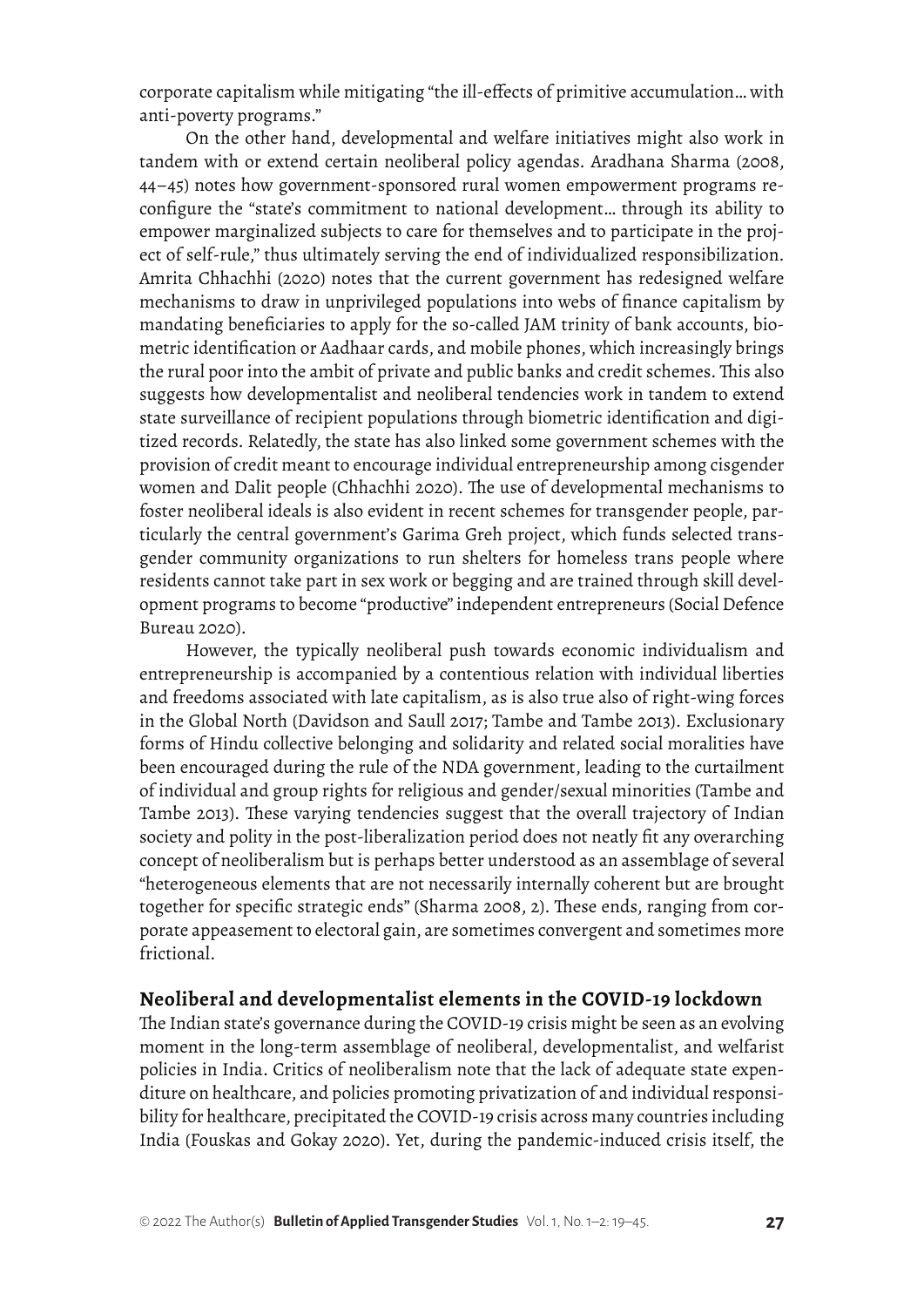government took on a strong interventionist role in enforcing lockdowns and collective behaviors for the putative social good, contra the elements of neoliberal ideology that valorize individualism and a minimized state (Naidoo 2020). The public health activist network Jan Swasthya Abhiyan (2020, 3–5) points out that the Indian state's lockdown in 2020 generalized containment strategies that were not well suited to the Indian context and ultimately did not promote safer behaviors, and recommends that local populations be treated as partners in controlling COVID-19 rather than as subjects of power. Discussing similar lockdowns in parts of Africa, Lumanyano Ngcayisa (2021, 96) argues that they constitute a form of developmental authoritarianism characterized by "illiberal measures" such as banning vehicle movement and "invasive surveillance systems," intensifying pre-existing modalities of state intervention that prioritize socio-economic development over civil rights. The imposition of abstract technocratic models without regard for context is a hallmark of such authoritarian developmentalism. Drawing on Rob Kitchin (2020), Ayona Datta (2021) suggests that the reliance on lockdowns and digitized surveillance for disease control, while neglecting the multi-dimensional issues faced by the poor in the period, suggests an approach of "technological solutionism" towards COVID-19. While some technological aspects of pandemic control are new, the top-down application of abstract and putatively objective professional knowledges and technologies without adequate local input or partnership is a hallmark of pre-neoliberal developmentalist policy (Escobar 1988). Development scholars point out that standardized "top-down measures" undertaken during the pandemic that did not heed the diverse situations and needs of marginalized groups reflect the "blindness to inequality and social difference of much technocratic development" (Leach et al. 2021, 5). Further, the import of abstracted containment models from other nations (such as China) invokes the idea of modular development, which, as Sharma (2008, 107) says, "entails building models of programs that have succeeded in a particular Third World location and transferring these models to other Third World settings," often through institutionalized networks of professional and expert knowledge. Andreas du Toit (2018, 7) contends that the institutionalization of expert knowledges "held to be politically neutral and transportable from context to context" is a central feature of the assemblage of neoliberal developmentalism.

While the lockdown was typically developmentalist in some ways, it also demonstrated some key neoliberal elements. As Jan Swasthya Abhiyan (2020, 1) points out, the Indian state enforced the lockdown as its main strategy while not adequately backing it up with other expert recommendations such as investment in healthcare, large-scale testing, or resource provision for lockdown-affected people. Thus, in effect, the government evaded or minimized its responsibility for healthcare and other social provisions but unleashed state power to enforce the responsibility of ending the pandemic on people affected by it. This reinforces the tendency of neoliberal responsibilization, which renders "subjects [as] individually responsible for a task which previously would have been the duty of another—usually a state agency" (O'Malley 2009, 263).<sup>5</sup> As Che Gossett and Eva Hayward (2020, 528) note in the US context, "the socially distant subject of neoliberal health care is under an injunction to enact proper conduct

5 This tendency parallels Mohan Dutta's (2020) description of COVID-19 management in Singapore as a form of authoritarian neoliberalism.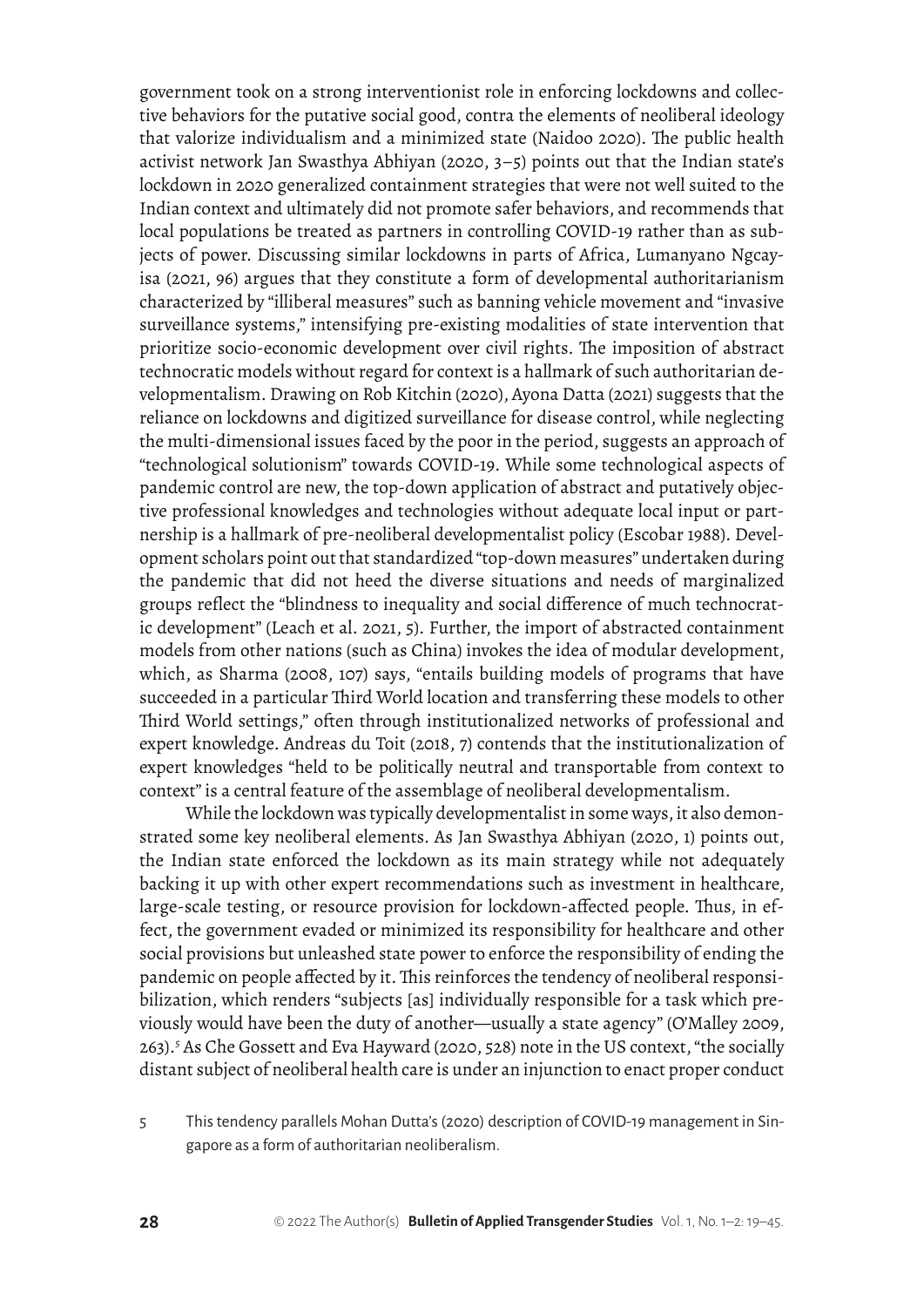and protocols figured through personal responsibility alone. … [A] neoliberal response is necessitated through a lack of a state response." In the Indian context, responsibilization is not just enforced at the personal level, but collectively on oppressed-caste and working-class people, who were the ones punished most brutally for violating the lockdown (Daniyal 2020).

Neoliberal tendencies were also evident in developmental and welfare measures meant as pandemic relief. While the has state touted its welfarist image during the crisis by announcing a slew of relief packages including the provision of free food grains to the poor through the Public Distribution System (PDS) for over six months, commentators have noted that more than half of the measures announced during the 2020 lockdown were merely repackaged versions of support that had been already included in the pre-pandemic budget (Ghosh 2020; Kapil 2020). This suggests that such relief measures were a temporary, insincere effort at crisis management. Moreover, there were significant exclusions in the delivery of services and benefits, for instance, due to the use of outdated census data in selecting PDS recipients (Kapil 2020). Reports note that for several direct cash transfer schemes, the state required recipients to hold bank accounts and biometric identity cards, which excluded significant sections of the rural poor from these packages (Kapil 2020). This also specifically affected transgender and kothi-hijra communities, since many trans people do not have updated identity documents or bank accounts (Amnesty International India 2020; Choudhary 2020). The routing of relief through biometric identity cards and bank accounts also continued the process of extending digitized surveillance through welfare (Chhachhi 2020). Apart from parsimonious and exclusionary welfare measures, the leftist activist Harshvardhan (2020) critiques how the state also used the pandemic period to roll back environmental regulations on businesses and to relax labor laws, especially in states ruled by the right-wing Bharatiya Janata Party (BJP) that leads the NDA government. The state is thus rolled back in the case of relief provision, labor law enforcement, and corporate regulation, but enhanced in thecase of surveillance and regulation of (especially poor) people (e.g., through the control of public mobility). This combines the worst of neoliberal responsibilization with top-down developmentalism and welfarist posturing.

However, a more fraught negotiation between neoliberal and developmentalist tendencies is evident in the state's aborted attempt to introduce "far-reaching neoliberal reforms" in Indian agriculture during the pandemic through laws meant to deregulate agricultural markets, withdraw minimum price support for farmers, and facilitate corporate control over agricultural supply chains (Sinha 2021, 330). Facing stiff resistance from farmers, the ruling regime initially responded with brutal suppression but eventually withdrew the laws, with Prime Minister Modi issuing a quasi-apologetic address stating that he had failed to convince farmers that these laws would ultimately serve their economic interest (Moneycontrol News 2021). The eventual retention of mechanisms such as government support prices that guard against high price volatility, a legacy of developmentalist planning in agriculture, suggests limits to the state's neoliberal ambitions and its ability to combine developmentalist and neoliberal forms of governance during the pandemic.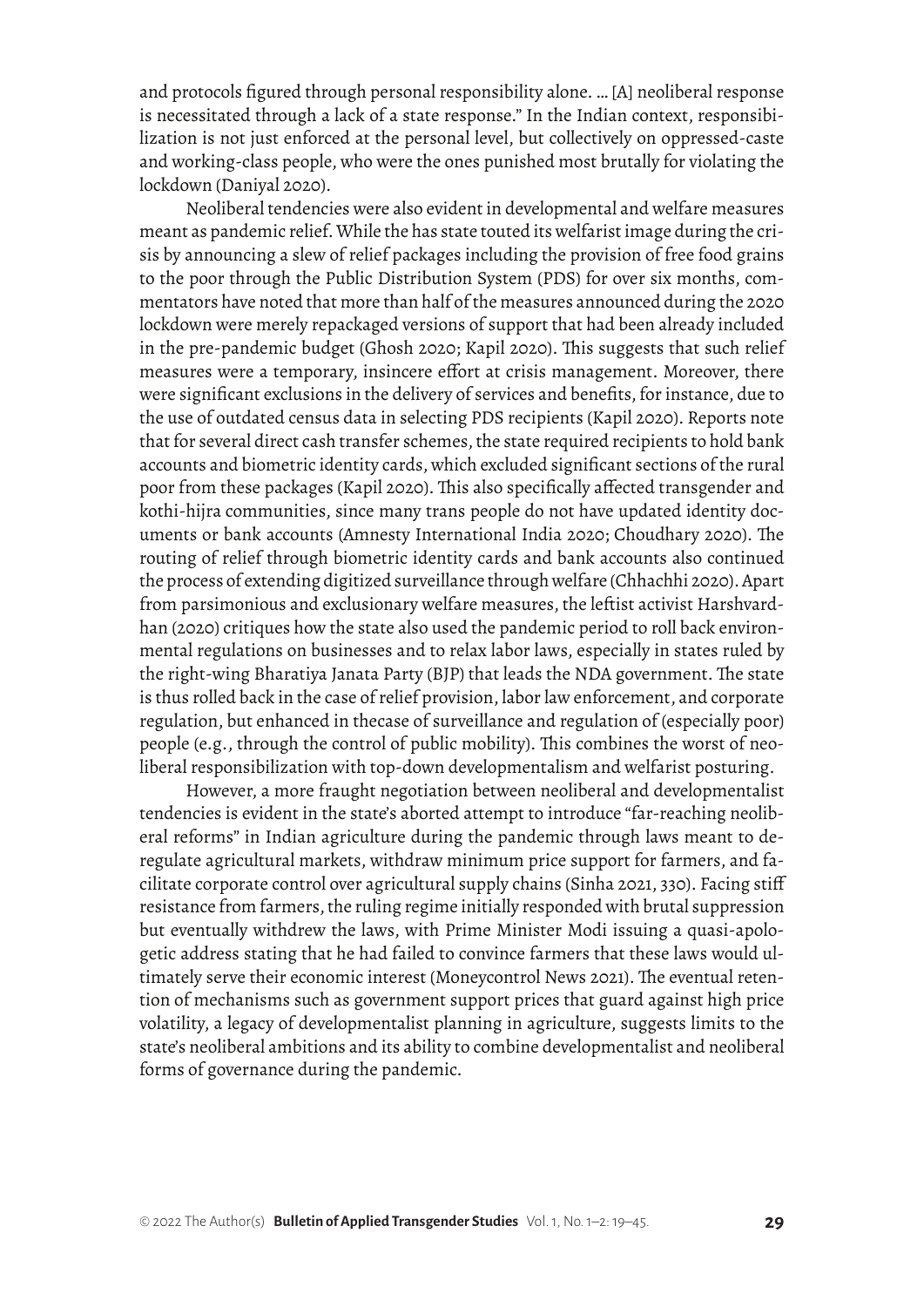#### **TRANS ACTIVISM IN THE NEOLIBERAL–DEVELOPMENTALIST ASSEMBLAGE**

Transgender activism in India during COVID-19 fits within the process of responsibilization by filling in for the aforementioned lack of adequate state support, but it has also linked up with the state's developmentalist mechanisms through which sporadic welfare has been provided to these communities. Reports note that the direct cash transfer relief packages announced by the central government for the general public were inaccessible to a lot of transgender people due to their lack of required documents (Amnesty International India 2020). While some essential food grains have been provided free of cost to eligible recipients through the Public Distribution System (PDS) during the pandemic through a combination of central and state government allocations, Silk, a trans activist based in Kalyani, told me that many trans and kothi-hijra people in her area did not have ration cards (required to access the PDS) or had left them at home under male names prior to migrating to undertake hijra professions. In this scenario, some transgender activists have advocated for specifically targeted schemes for trans people through several appeals to central and state governments, including two letters signed by trans activists and community members that were submitted to the central government early in the pandemic in March and April 2020 (Shiraz 2020). The second of these letters explicitly references the welfarist functions of the state: "in a welfare state, it is important that vulnerable populations are… entitled to equal rights and share in the schemes… declared due to the lockdown" (Banu et al. 2020). These efforts may be seen as pushing the state to uphold its welfare roles at a time when it was evading them, thus contesting neoliberal tendencies (Bhattacharya 2021). They also extend a longer history of trans mobilizations, accelerating after a 2014 judgment by the Indian Supreme Court that recognized transgender identity and rights, that have resulted in "some concrete gains and developmental rights" such as legal promises for trans-specific welfare mechanisms despite "neoliberal… reductions in welfare" (Kumar 2021, 236).

The state did partially respond to such advocacy, and sporadic trans-specific welfare measures were announced by both central and state governments, though falling short of activist demands for regular support (Banu et al. 2021). This response manifests both parallels and discrepancies relative to the state's treatment of other structurally marginalized groups during the pandemic. Central and state governments, for instance, have also announced relief packages specifically directed toward cisgender women and farmers, even though the poorest among these groups often remain excluded (Kapil 2020). This suggests that retaining the state's welfarist image has remained important for ideological and electoral reasons (Sharma 2008), which trans activists can evoke to contest the neoliberal retrenchment of welfare. The state, however, has taken a more hardline stance to the demands of other communities, such as Muslim protestors against the Citizenship Amendment Act 2019, a law that facilitates fast-track citizenship for Hindus from neighboring Muslim-majority countries but withholds such eligibility from Muslim immigrants (Sinha 2021). The central government did not give in to demands for the act's withdrawal and brutally persecuted protestors as "anti-national," which marks the continuing construction of binaries between the "people" and its putative "enemies" that has characterized Hindu right-wing authoritarianism in India (Sinha 2021, 330). Subir Sinha (2021, 331) notes that while Muslim-led mobilizations become subject to such violent exclusion, other people's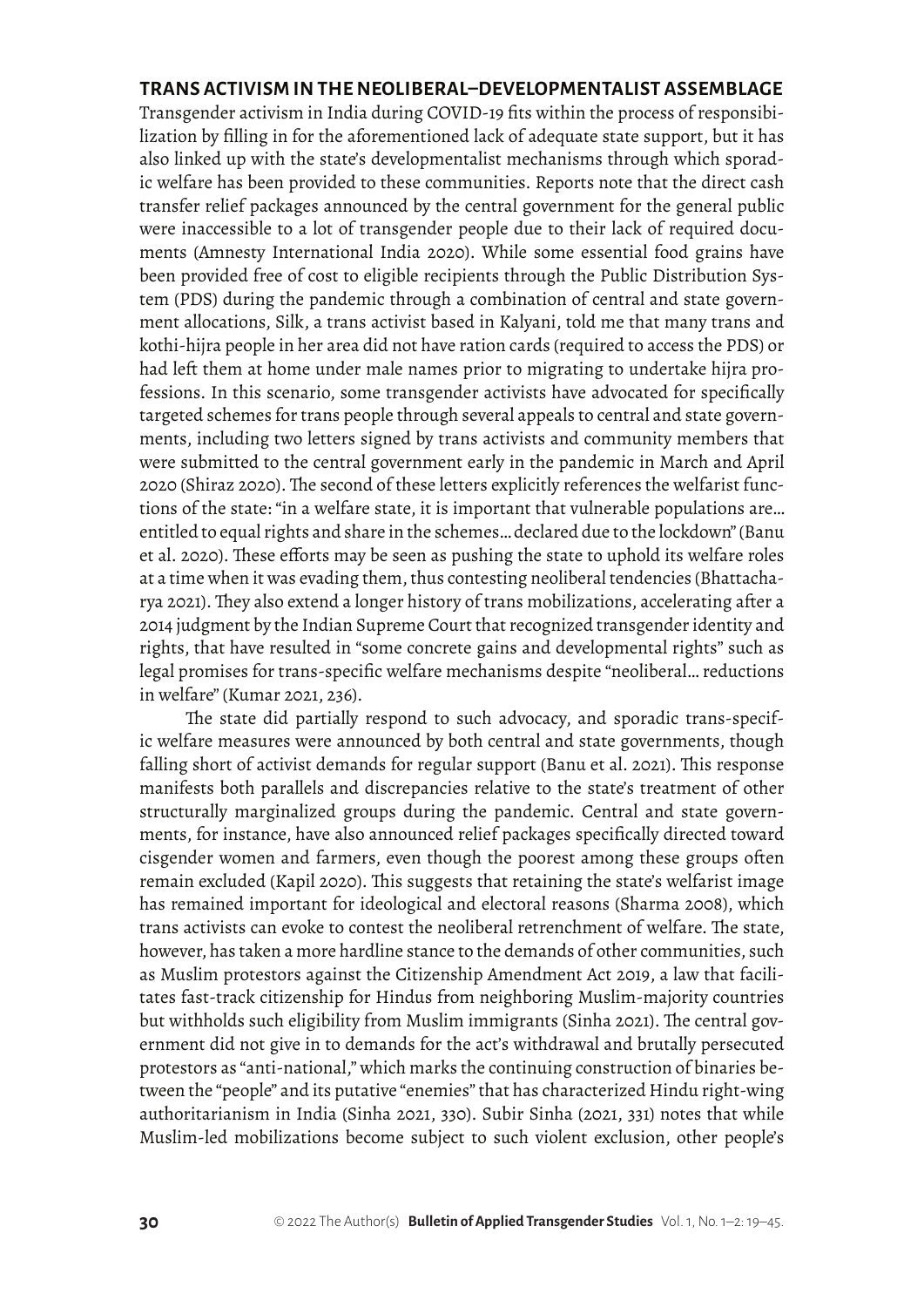movements, such as the aforementioned farmers' protests, have proved to be harder to reduce to a people–enemy dichotomy. Although the context of trans activism during the pandemic is rather different from the farmers' protests, the state's relative openness to trans mobilizations suggest that they, too, benefit from their irreducibility to an absolute otherness despite the presence of Muslims within trans-kothi-hijra communities, given that the right-wing has cited Hinduism's putative tolerance of gender variance in contrast to Islam's supposed intolerance to shore up Hindu nationalist agendas, even as Dalit and Muslim trans activism has resisted such cooptation (Upadhyay 2020).

While trans activists face a relatively more receptive state compared to some other mobilizations, relief measures announced during the 2020–21 period have been largely tokenistic. The central government's National Institute for Social Defence (NISD), housed under its Ministry for Social Justice and Empowerment, announced a cash transfer package of Rs. 1,500 (less than \$50) per head for transgender applicants, which was first disbursed in April 2020 during the first wave of COVID-19, and then again in June–July 2021 during the second wave. Individual state governments also announced relief measures. For instance, the West Bengal government provided relief packages thrice over 2020 and 2021, comprising the distribution of essential food items to trans people in the state: once over late April and early May 2020 during the first phase of the lockdown, then in September–October 2020 during the annual religious festival of Durga Puja, and also in June–July 2021 during the second wave. These packages thus provided sporadic relief and not regular monthly support.

There were also many layers of exclusion and hierarchization in the ways these welfare schemes were designed and implemented. Only about 4,500 people, or less than one percent of the trans population counted in the 2011 census, received the minuscule NISD grant of Rs. 1,500 in April 2020 (Shiraz 2020), even though a governmental official claimed in May 2020 that 6,000 beneficiaries had been reached (Sharma Tankha 2020). By the end of the year, the number had expanded to only about 7,000 (Dua 2021). Further, applicants were required fill out online Google Forms in English or Hindi. This reinforced longstanding linguistic hierarchies that have historically favored languages associated with transnational capital (English) and North Indian nationalism (Hindi), despite the inaccessibility of these languages to a large number of Indians and the equal recognition of so-called "regional" languages in the Indian constitution (Kuffir 2014). Such linguistic hierarchization meant that those not well-versed in these languages, or lacking internet access, had to rely on more formally educated and internet-enabled activist intermediaries to fill out the form, thus reinforcing hierarchies of class and caste given that such access is more typically available to middle class, dominant-caste community members. In the district of Murshidabad in West Bengal, a trans- and kothi*-*identified community member told me that no one received the NISD grant in the entire district in 2020 because such an intermediary was not available. In the Coochbehar district in northern West Bengal, Sumi Das, a transgender activist from an oppressed-caste background, told me in an interview,

> in 2020, I filled the NISD form for 60 to 70 people, but about 30 to 40 people got it; not everyone did. In 2021, I sent in a list of about 80 to 90 people, but no one got it!

Meanwhile, in the district of Nadia in southern West Bengal, Heena, a Dalit trans- and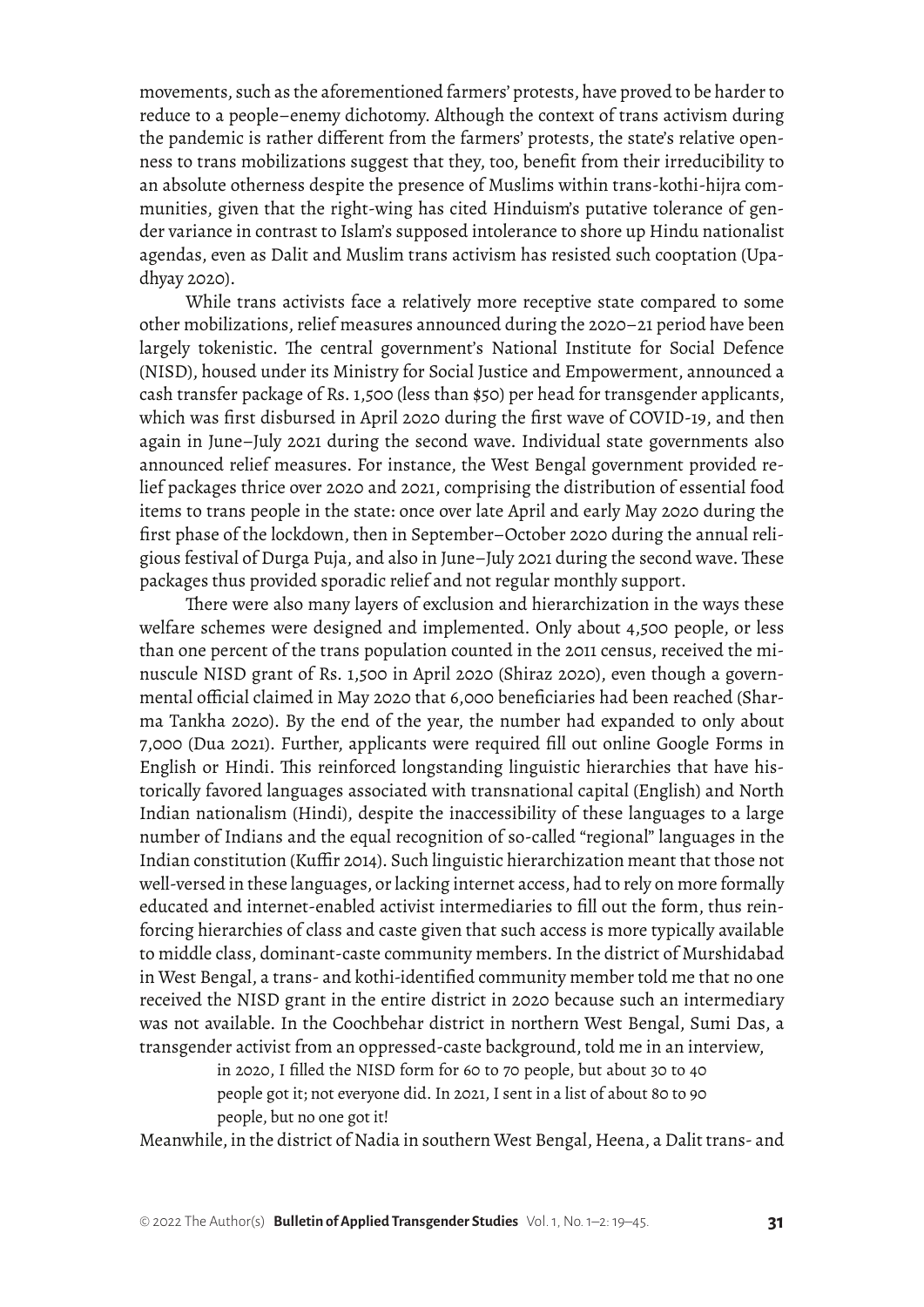kothi*-*identified activist, told me: "in 2021, I filled in the details for 105 people for the money from NISD, but only about 45 people got it; about 50 percent did not." Both activists critiqued the complete lack of transparency regarding the disbursement of the NISD relief; there was no explanation why so many were denied despite applying with the required details. Such gaps in the disbursement of welfare are consistent with the overall parsimony of COVID-19 relief packages (Ghosh 2020).

In keeping with the aforementioned tendency of expanding digital surveillance through welfare, applicants also had to supply their biometric Aadhaar card number and bank account details. Although NISD released a version of the form in March 2020 for trans persons without Aadhaar and bank account details, several community activists, such as Heena in Nadia, told me they did not receive any information about how to access this version. The labor that these activists had to perform in filling out the forms was totally uncompensated. In effect, this amounted to an outsourcing of government work to the unpaid labor of activists who became responsible for the implementation of state welfare and subsidize related costs, which suggests how strategies of neoliberal responsibilization are incorporated into welfarist schemes. Such incorporation reconfigures and extends preexisting forms of exploitation of trans, kothi, and hijra workers from oppressed-class/caste backgrounds within the Indian and transnational development sector. For instance, Heena and Sumi have both worked within transnationally funded HIV-prevention projects overseen by the Indian state, where low-tier staff are typically paid below minimum wage (Dutta 2013).

The intensification of class and caste hierarchies through a combination of developmentalist and neoliberal strategies becomes even clearer in the case of the relief packages provided by the state government in West Bengal. The first round of relief distribution over late April and early May 2020 was mediated through the West Bengal Transgender Development Board (WBTGDB), housed under the state government's Department of Women and Child Development and Social Welfare. The WBTGDB was initially formed through exclusive and restricted consultations with larger metropolitan NGOs in 2015 (Bhattacharya 2015) and subsequently reconstituted without consultations at all in 2020 (Anandabazar Patrika 2020). In both iterations of the board, mostly metropolitan and/or relatively elite activists were selected to represent the communities at the state level. Several community members and activists told me confidentially that they suspected that board members had been chosen on the basis of their prior closeness and contact with the government and ruling party. Activists have also critiqued the manner in which national-level bodies such as the National Council for Transgender Persons were formed undemocratically during the pandemic. In one media report, Santa Khurai, an activist based in Northeast India, states: "there was no transparency in the manner in which the members were selected" (Dhrubo Jyoti 2020). The undemocratic selection of certain activists as members of transgender development boards and councils parallels a transnational tendency within developmentalism where select cadres of experts and professionals become authorized to guide developmental policies and institutions (du Toit 2018; Escobar 1988).

Predictably, the selection process for the National Council for Transgender Persons favored Savarna (dominant-caste) and middle-class activists, especially Brahmins (the putative highest caste). As Kanaga Varathan, a trans activist and computer engineer based in South India, stated in a public post on social media: "[the] Trans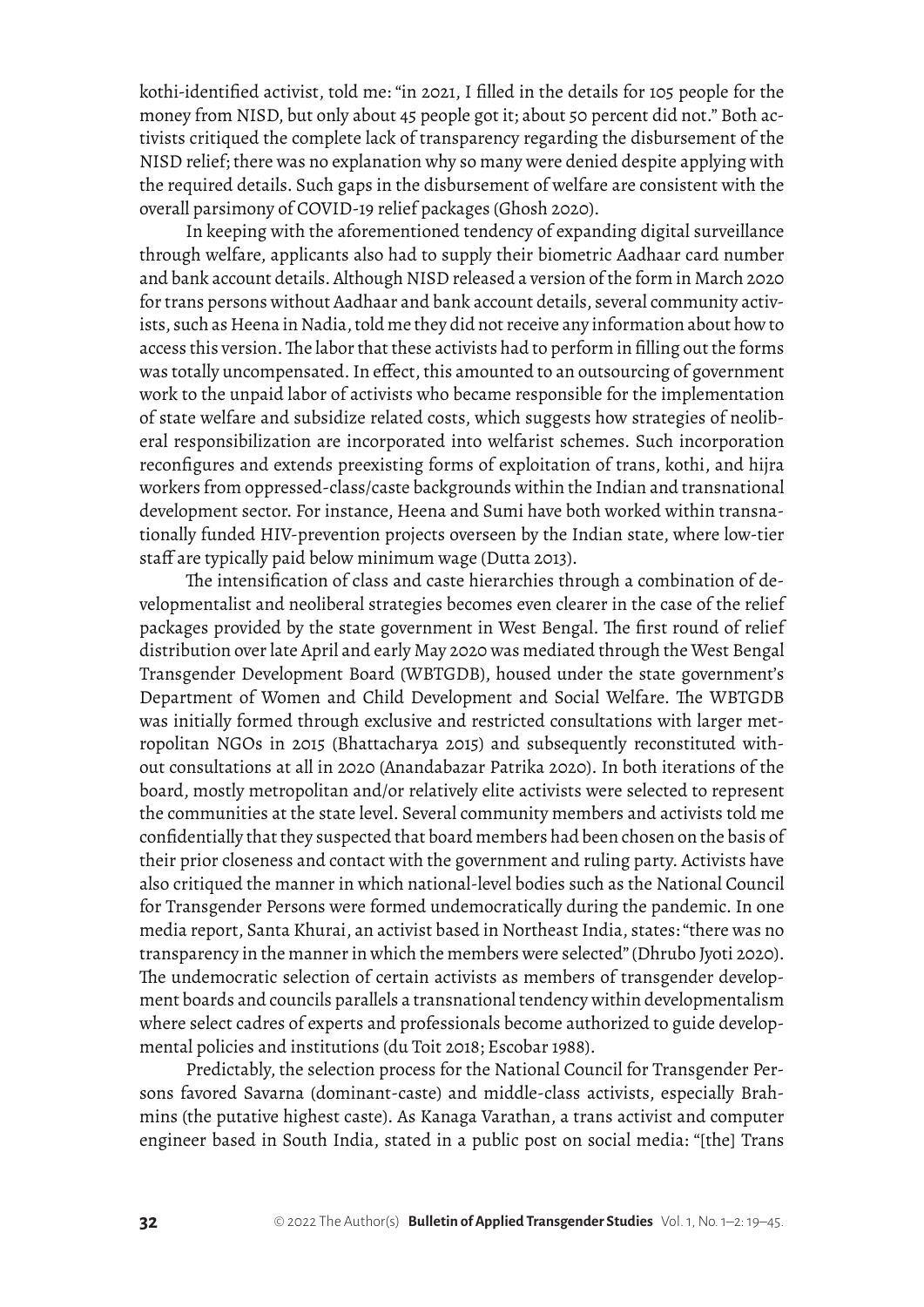movement built on the sweat, blood and body's [*sic*] of DBA [oppressed-caste] trans people, especially trans women, gets their first national council full of savarna members, mostly brahmins" (Varathan 2020). Similar to the aforementioned linguistic hierarchies between putatively global or national languages like English and Hindi and so-called regional languages, the constitution of developmental mechanisms that incorporate relatively elite trans persons as members reinforces multilayered hierarchies between "national," "regional," and "local" levels of scale (Dutta and Roy 2014). Relatively privileged transgender activists often get to represent the "national" (the National Council for Transgender Persons) or the "regional" (the West Bengal Transgender Development Board) and occupy positions of greater proximity to the central and state governments, whether consciously or inadvertently. Meanwhile, activists with less fluency in English or Hindi and located in small-town or rural areas—who are also, often, working class and/or Dalit—are relegated to "local" levels of activism and lower tiers of institutional power.

This hierarchization became particularly clear in April 2020 when two representatives of the West Bengal Transgender Development Board, dominant-caste trans activists based in or around the metropolitan city of Kolkata, sent an e-mail to activists and community-based organizations (CBOs) across West Bengal. Their e-mail urged "all CBOs and NGOs who are working on TG [transgender] welfare in the state to partner in this Covid Response and come forward as nodal organisations at your area who will lead this distribution."<sup>6</sup> CBO activists from districts were asked to volunteer to draw up lists of names of needy community members and to take rations to them—often at personal risk, since the state did not provide them with any protective equipment, paralleling a transnational tendency where health workers are expected to take uncompensated risks to serve "the social good" during the pandemic (Morelock, Listik, and Kalia 2021). While CBOs and activists working in non-metropolitan areas were called in for channelizing COVID-related relief at the local district level, they were neither consulted on the state-level process of board formation nor during the design of COVID-related measures.

This combines the process of neoliberal responsibilization through the outsourcing of state functions to unpaid trans-kothi-hijra workers with hierarchies of scale reinforced through top-down and non-consultative developmental mechanisms. Whether consciously or not, the relatively elite trans activists who were selected for the WBTGDB thus served to bolster neoliberal and developmentalist modes of governance and suture them together.<sup>7</sup> Significantly, one of the WBTGDB members who wrote the aforementioned e-mail leads a CBO that was selected during the pandemic to run a transgender shelter under the central government's Garima Greh scheme, which, as noted earlier, seeks to train trans people as productive workers and entrepreneurs, and thus again sutures developmental schemes to neoliberal ends (Social Defence Bureau 2020).

- 6 I accessed this e-mail through members of Nadia Ranaghat Sampriti Society, a trans-kothi-hijra CBO, which I assisted by translating and explaining the e-mail.
- 7 My use of suture is adapted from Vinay Gidwani's (2008, 198) theorization of capitalism as an uneven formation where "heterogenous value-creating practices" are "sutured together," applying this concept to heterogenous modes of governance.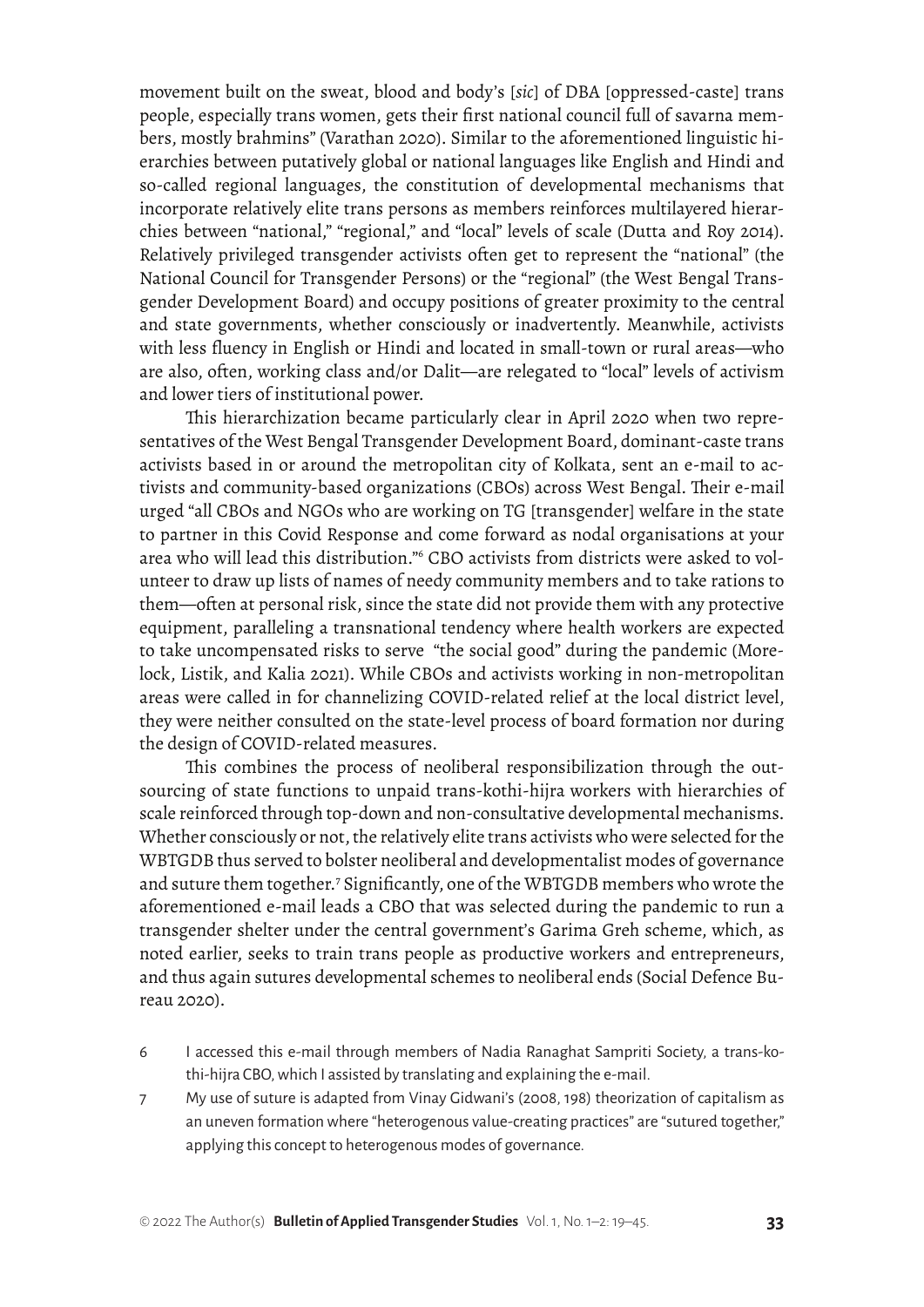A more contested negotiation with developmental mechanisms is evidenced in the ways that less elite trans and kothi-hijra activists challenge the potential forms of surveillance and exclusion implicated in the state's use of the transgender category to demarcate and qualify gender-nonconforming persons for COVID-related relief. As mentioned earlier, kothi-hijra communities in eastern India encompass a variety of gendered subject positions, including feminine males, trans women, people identifying as a third or separate gender, and various fluid combinations of such identities (Dutta 2013; Dutta and Roy 2014). While South Asian communities have adopted and hybridized the transgender category for purposes such as gaining transnational funds and building solidarity networks, the state's definitions of transgender identity tend to presume a binary between cisgender and transgender categories, which tends to separate kothis as feminine males who have sex with males from hijras as transgender, thus eliding overlapping subject positions within such communities (Dutta 2013). Since the process of legal transgender recognition began in the 2010s, the Indian state has also attempted to police inclusion in the transgender category through psychological and even anatomical criteria, despite activist protests and limited legal recognition of gender self-determination (Orinam 2019).

In this context, there was much ambiguity and confusion in activist circles regarding whether legal proof of transgender identity would be needed for accessing relief, particularly the NISD grants provided by the central government. The Google Form for direct cash transfer released by NISD in March 2020 asked for the Aadhaar card numbers of applicants. As both Sumi and Heena noted, many community members in their respective districts have their Aadhaar cards under the "male" rather than the "transgender" category. The form also asked if the applicant was associated with any transgender community-based organization. While filling out the form for applicants who did not have their Aadhaar card as transgender, Sumi and Heena indicated that the applicant was associated with their respective CBOs. This trick seemed to work, as some such applicants did receive the money despite their legal identification as male; their CBO affiliation seemed to qualify them as transgender for purposes of receiving state aid. However, as Sayan Bhattacharya (2021, 7) points out, the reliance on CBOs for the disbursement of aid also meant that "those transgender individuals not within the circuits of NGOs did not know about these various measures of relief and were left high and dry."

In the case of the distribution of the state government's relief packages, district-based activists were the people actually disbursing the relief on the ground, and they used this position of responsibilization to exert their agency in choosing a wider range of recipients than those who might be recognized as transgender by the state. Several activists across districts told me that they extended relief to community members who lacked trans identity documents or did not fit official understandings of trans identity (e.g., kothis who mostly wear male attire or are heterosexually married but are recognized as sisters within the community). Aruna Nath, a trans activist based in Murshidabad, recounted: "during the second round of aid, I reached over 80 people in my area. 30 or 40 were visibly kothi; others were hidden. So many kothis had beards, some were married. Government officers only reached visibly feminine hijras." She laughed at this recollection, suggesting pleasure in the subversion of normative assumptions regarding trans identity. In Nadia, where some officers expected photo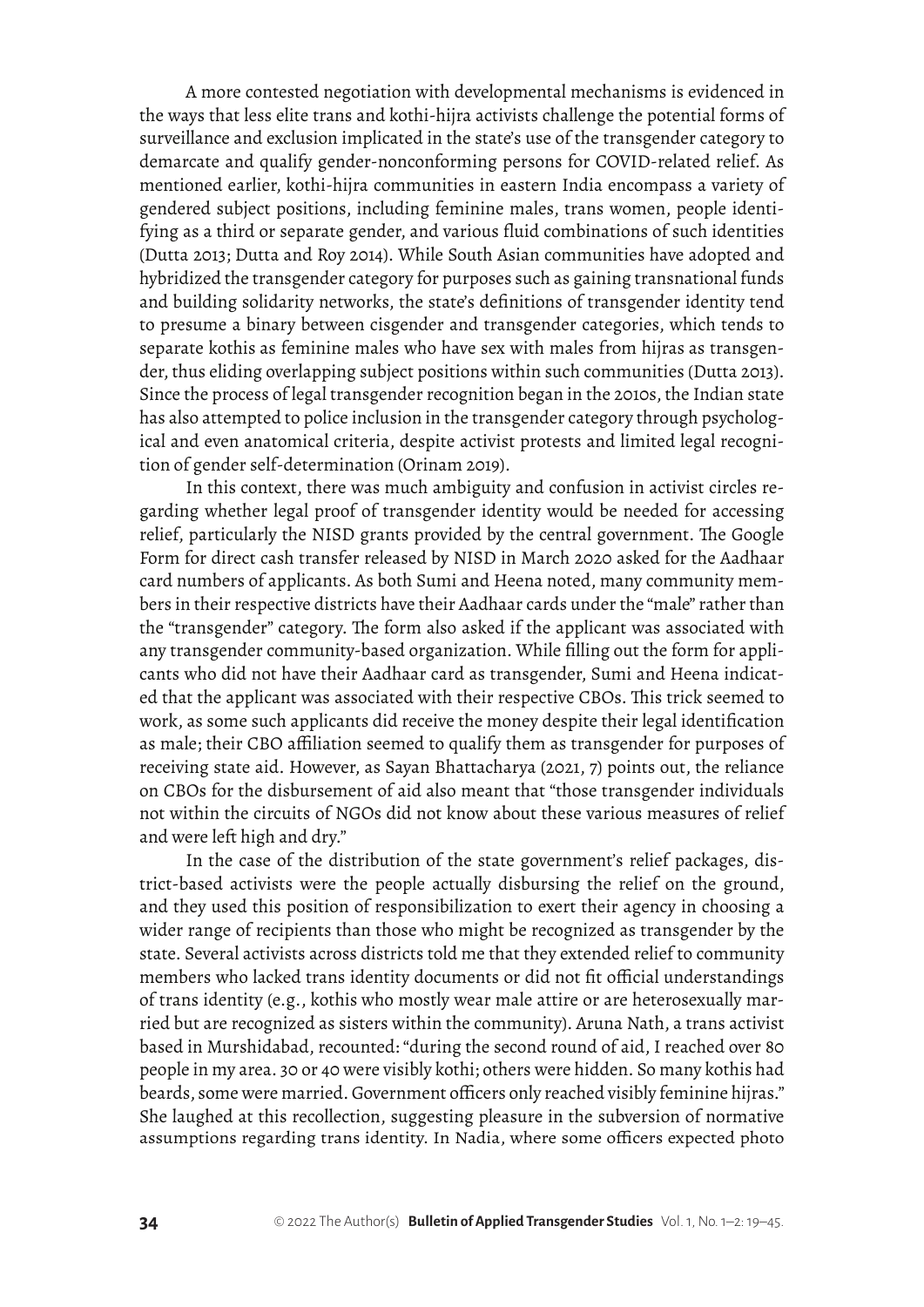

**Figure 1. Disbursal of relief by the community organization Nadia Ranaghat Sampriti Society in May 2020**

documentation of aid disbursal, I saw activists casually passing around an *orna* (a scarf typically worn by women) for kothis in male attire to loosely drape over their shirt when posing for pictures. These instances show how activists are not merely passive responsibilized actors but might use their enhanced role within responsibilization to counter the state's regulation of transgender identity and frustrate the exertion of surveillance through trans-related developmental mechanisms in whatever limited ways possible. Activists also utilized these opportunities to further expand their diverse community networks beyond the confines of official trans identity in ways that potentially outlast the pandemic. For example, Aruna noted that her increased contacts with both "visible" and "hidden" kothis provided a useful base for future activities of her CBO. As Sharma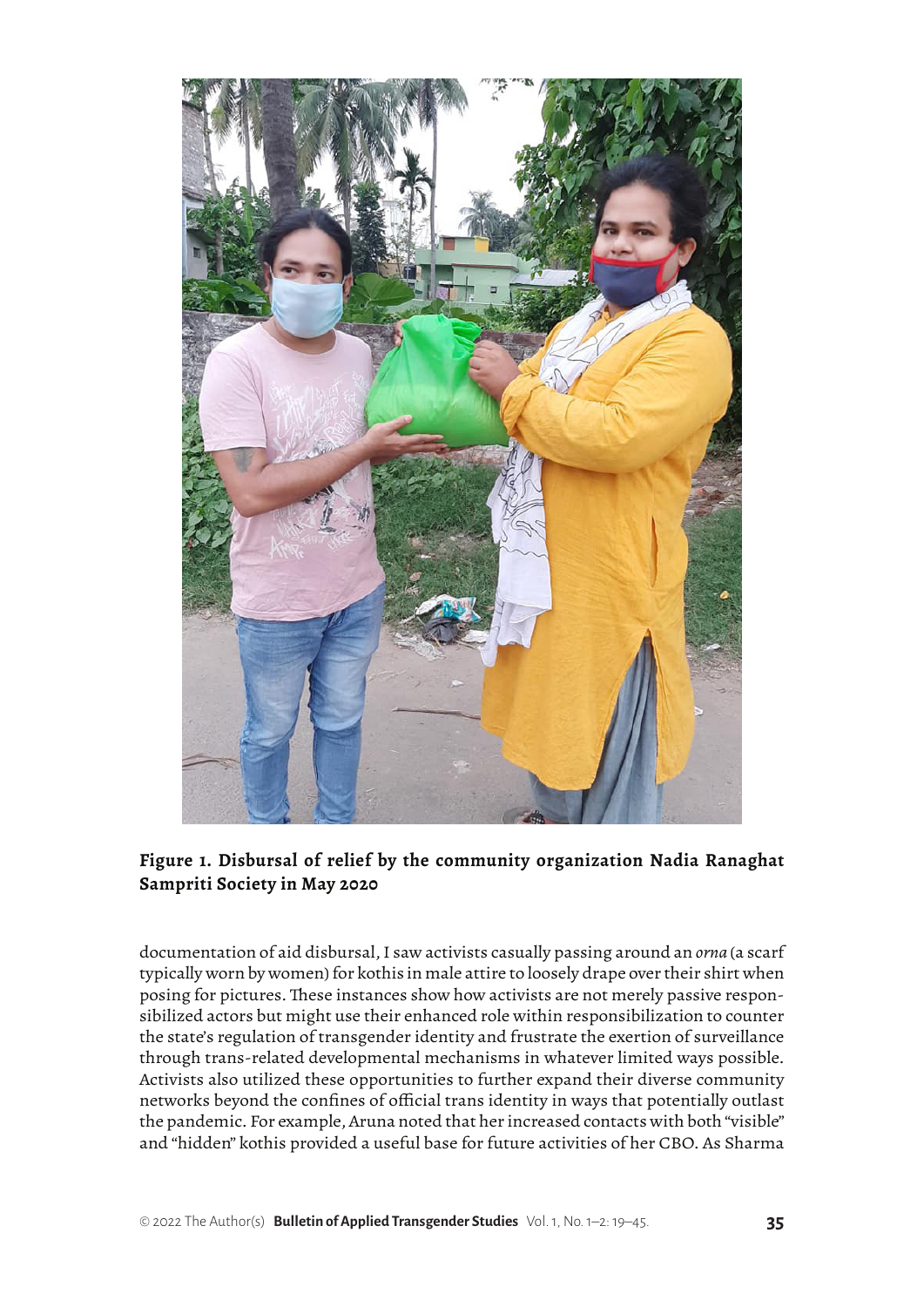(2008, 43) notes, responsibilization is often seen as a shift of governance from the state onto the society. However, these negotiations and ruptures show how responsibilized agents may exceed or subvert their stipulated roles to challenge both neoliberal and developmentalist modes of governance.

#### **Non-state trans initiatives for relief**

Beyond activities conducted under the aegis of the state, there was much trans-hijrakothi mobilization separate from the state in the 2020–21 period, encompassing relief distribution, fundraising, and advocacy, given the inadequate and sporadic nature of state aid. Some of this mobilization, as noted above, addressed the state and directly challenged the framework of neoliberal responsibilization by appealing to the developmentalist and welfarist promises of the government, such as a petition signed by more than 2,000 trans activists that critiqued the inadequacy of the NISD grant and urged the central government to provide greater and more consistent relief (Shiraz 2020). However, since such appeals went largely unheeded, in many cases activists had no option but to step in and fulfill responsibilities towards affected communities that the state did not. However, rather than a unilateral case of responsibilization, this activism both reinforced and sometimes ruptured or challenged neoliberal–developmentalist frameworks.

In the districts of Coochbehar and Nadia, the CBOs Moitrisanjog Coochbehar and Nadia Sampriti Society provided support on a more continuous basis and reached many more community people than those covered by central and state government schemes, relying on money raised through online fundraisers. Sumi, an activist from Coochbehar, told me:

> The rations from the state government reached about 120 and 60 people over two times in 2020. … We reached out about 15 times. … We covered about 400 to 500 people total across the two districts of Alipurduar and Coochbehar. We also provided cash support of Rs. 1,000 per head to 80 people… [and] ran a community kitchen for four days per week for four months from June to September, feeding 30 to 45 people regularly."

Sumi added that during the second wave of COVID-19 in 2021, neither central nor state government relief reached the community at Coochbehar, whereas her CBO provided relief to almost 1,200 people across Coochbehar and two neighboring districts. Similarly, the activist Silk in Nadia described how her CBO, Nadia Ranaghat Sampriti Society, ran a six-month long community kitchen in 2020, regularly serving about 25 of the most vulnerable hijra and kothi community members who had lost their livelihood of blessing people for money on public transport. This CBO also provided relief three times to about 200 people in 2020 and expanded its operations further to cover around 1,000 people in 2021, reaching them much more frequently than the state. As Sumi noted, such fundraising initiatives allowed them to network and build contacts with people and organizations both inside and outside India: "our *jogajog* (connections) increased a lot!"

This mobilization of funding and support networks allowed both Sumi and Silk to explicitly critique metropolitan and dominant-caste activists who dominated development mechanisms like the WBTGDB in public posts on social media. Further, Silk noted that the mobilization of non-state support also permitted her to refuse pa-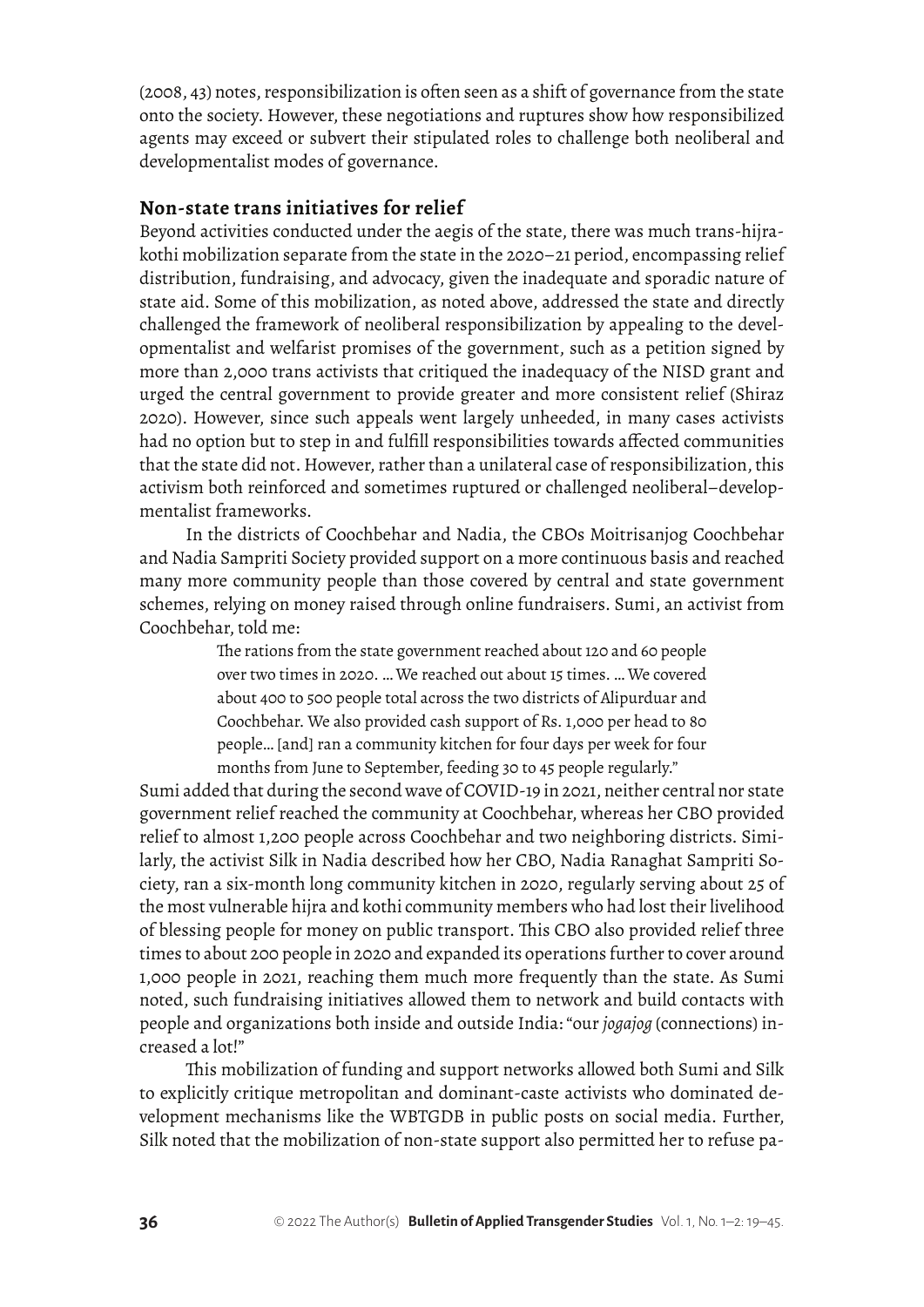

**Figure 2. Community kitchen for hijra-kothi community members at Madanpur, West Bengal, India in June 2020**

tronizing offers of relief from local politicians, which she suspected they were extending only to gain political credit before the 2021 assembly elections for the West Bengal state legislature. As she told me:

a BJP leader told me that they would give us *chaal-daal* (rice and pulses);

I told him, we won't be able to take it if you give it in your political capac-

ity. If you give us non-politically as an individual, we can take it.

Sharma (2008) observes that state development programs in India are often conceptualized through a gendered script of paternalistic benevolence extended by representatives of a masculinized state toward rural and Dalit communities who occupy a relatively feminized position. Welfare may also be branded as a gift from politicians like Modi, projected as benevolent patriarchs (Chhachhi 2020). The success of Silk's CBO in raising funds for relief enabled her to disrupt this gendered script by refusing the benevolent welfare extended by a male BJP leader toward the trans-kothi-hijra community, even as she remained critical of the state's evasion of its responsibilities, as evidenced in her statement cited at the beginning of this article. Silk noted that the CBO's fundraising and relief work, which was covered in local media, also granted them leverage in negotiating welfare from the state: "we gained respect from the local administration. The name of the organization was highlighted." Building on this recognition, Silk successfully lobbied the district administration in Nadia to provide free COVID-19 vaccines to over a hundred community members in 2021.

These negotiations demonstrate how neoliberal and developmentalist modes of governance may be played against each other. Activists such as Silk not only carry out their neoliberal role as responsibilized agents who fill in for inadequate state relief, but also build on and exceed this role to both contest paternalistic forms of development or welfare and to lobby the state into performing its developmentalist and wel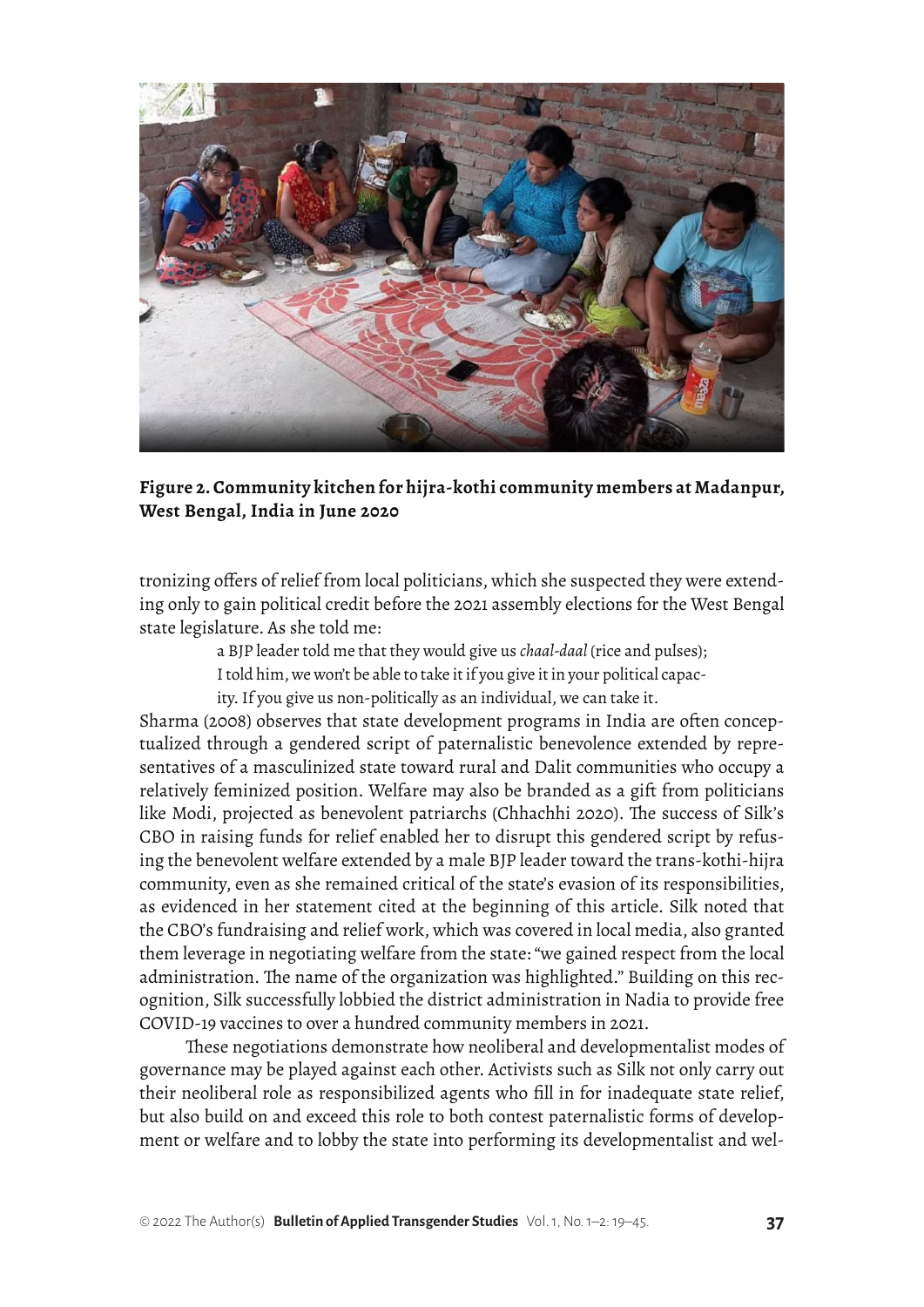farist responsibilities, countering the neoliberal retrenchment of such functions and the resultant neglect of their communities. While, as noted earlier, elite activists may serve to suture neoliberal and developmentalist tendencies, such negotiations with the state capitalize on the frictions between neoliberal and developmentalist logics of state power.

Of course, such responsibilized activism also comes with its dangers. Just like inclusion within the state's developmental mechanisms like transgender boards and councils, access to private funding is also hierarchically striated in terms of class/ caste status and the national and transnational reach of activists. For instance, Laxmi Narayan Tripathi, arguably the best-known transgender and hijra activist in India, is from the dominant Brahmin caste and is publicly supportive of the Hindu right-wing government's policies (Upadhyay 2020). In 2020, Tripathi was able to mobilize celebrity endorsement by the Bollywood actor Vidya Balan for her fundraiser for COVID relief, and Balan's image accompanied sponsored posts of Tripathi's fundraiser on Facebook. Meanwhile, activists like Silk and Sumi had to rely on social media posts made from their personal profiles and word-of-mouth publicity. Some sections of the hijra community, particularly *badhaiwali* hijras, who perform during auspicious occasions like childbirth for money, also tend to be better off than their kothi or hijra counterparts who ask for money in streets or trains and/or do sex work. Such *badhaiwali* hijras, such as Mousumi Saha, the aforementioned hijra *guru* or leader in Kalyani, were able to draw on their savings to do welfare work for other poor people beyond trans communities, and even gained media attention for doing so (Goel 2020). As Mousumi Saha told me: "when the corona pandemic started… we also provided rations like rice, pulses, soap, [and] sanitizer to people." Meanwhile, many *chhallawali* hijras and kothis, who solicit money in public spaces, were dependent on CBO initiatives like the aforementioned community kitchens for sustenance and survival through the pandemic period.

Such inequalities of access, income, and privilege have prompted individualist competition and jealousy among activists and ruptured collective solidarity, bolstering the tendency of individualism and economic competition associated with neoliberalism. Kothi and trans-identified activists like Sumi and Silk, who had less access to savings than relatively secure trans or hijra leaders and thus had to reach out for aid for their communities, were sometimes accused of self-promotion through their fundraisers. (Ironically, such accusations were leveled by metropolitan, dominant-caste activists with much greater skills in English proposal-writing and thus greater access to transnational funds.) Such critiques miss that the imperative of self-promotion and advertisement is part of the limitations imposed by the hegemonic framework of trans representation in the media and public sphere. Rural, working-class, and/or Dalit trans activists typically gain media coverage when they can assert themselves as pioneers, as manifested in reports on the "first transgender judge" or the "first transgender police officer" (India Today Web Desk 2018). Such narratives suggest that trans persons from unprivileged locations must be framed as exceptional achievers to get public recognition. Neoliberal and capitalist individualism restricts how working-class and/or Dalit trans people can access representation, even as activists who do gain attention on these terms may use their position to shore up welfare and relief for collective ends.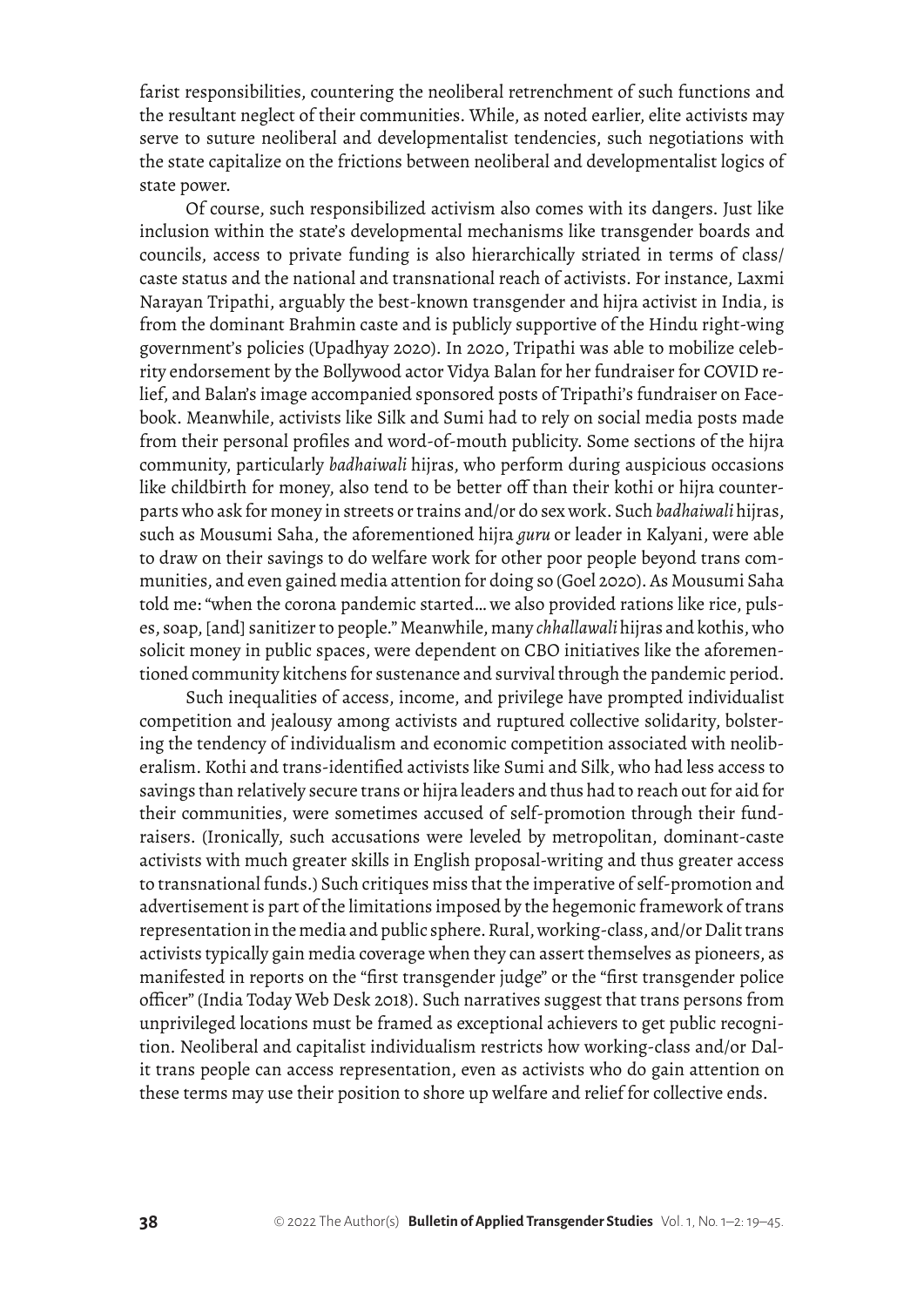## **CONCLUSION**

The article has sought to situate the Indian state's management of the COVID-19 pandemic in terms of an evolving assemblage of neoliberal and developmentalist policies and strategies, and to analyze the role of transgender activism within this neoliberal–developmentalist assemblage. While trans negotiations with state power and governance are diverse and sometimes contradictory, I have contended that they demonstrate the potential of utilizing tensions and gaps in the neoliberal–developmentalist assemblage of COVID-related governance to both push the state towards fulfilling its developmentalist promises and responsibilities on one hand, and to push back against statist surveillance, top-down mechanisms of development, and paternalist relationships of welfare on the other. These potentials are endangered and structurally circumscribed by tendencies toward individualist fragmentation and competition. Significantly, despite the success of several community-based organizations (CBOs) in both raising funds for independent initiatives and negotiating with the state to expand welfare, there is a conspicuous absence of collective networks in eastern India led by non-metropolitan, working-class activists that could build on these gains beyond the pandemic. Transgender activism is also threatened by the Indian state's recent amendments to the Foreign Contribution Regulation Act (FCRA), which has tightened the hold of the state on foreign funding for non-government organizations and CBOs, even as political parties and corporations enjoy increased freedom in the transnational movement of capital (Singh 2021). The efflorescence of both domestic and transnational funding for trans activism during the pandemic might thus be a short-lived phenomenon. Trans activism in India is therefore positioned between a tumultuous present fraught with multifarious possibilities and a precarious future.

## **REFERENCES**

- Abers, Rebecca Neaera, Federico M Rossi, and Marisa von Bülow. 2021. "State–Society Relations in Uncertain Times: Social Movement Strategies, Ideational Contestation and the Pandemic in Brazil and Argentina." *International Political Science Review* 42 (3): 333–49. <https://doi.org/10.1177/0192512121993713>.
- Abramovitz, Mimi. 2012. "Theorising the Neoliberal Welfare State in Social Work." In *The SAGE Handbook of Social Work*, edited by Mel Gray, James Midgley and Stephen A. Webb, 33–50. Thousand Oaks, CA: SAGE Publications.
- Amnesty International India. 2020. "As the World Comes Together, India's Transgender Community Fights COVID-19 Alone." *Amnesty International India*, April 1. [https://amnesty.org.in/as-the-world-comes-together-indias-transgender](https://amnesty.org.in/as-the-world-comes-together-indias-transgender-community-fights-covid-19-alone/)[community-fights-covid-19-alone/](https://amnesty.org.in/as-the-world-comes-together-indias-transgender-community-fights-covid-19-alone/).
- Anandabazar Patrika. 2021. "Tin Bochhor Pore Phirlo Rupantarkami Board." *Anandabazar Patrika*, December 30. [https://www.anandabazar.com/west-bengal/](https://www.anandabazar.com/west-bengal/arend-government-forms-new-transgender-development-board-after-3-years-1.1251488) [arend-government-forms-new-transgender-development-board-af](https://www.anandabazar.com/west-bengal/arend-government-forms-new-transgender-development-board-after-3-years-1.1251488)[ter-3-years-1.1251488](https://www.anandabazar.com/west-bengal/arend-government-forms-new-transgender-development-board-after-3-years-1.1251488).
- Arsel, Murat, Fikret Adaman, and Alfredo Saad-Filho. 2021. "Authoritarian Developmentalism: The Latest Stage of Neoliberalism?" *Geoforum* 124: 261–66. [https://](https://doi.org/10.1016/j.geoforum.2021.05.003) [doi.org/10.1016/j.geoforum.2021.05.003](https://doi.org/10.1016/j.geoforum.2021.05.003).
- Banu, Grace, Meera Sanghamitra, Bittu Karthik Kondaiah, and Rachana Mudraboy-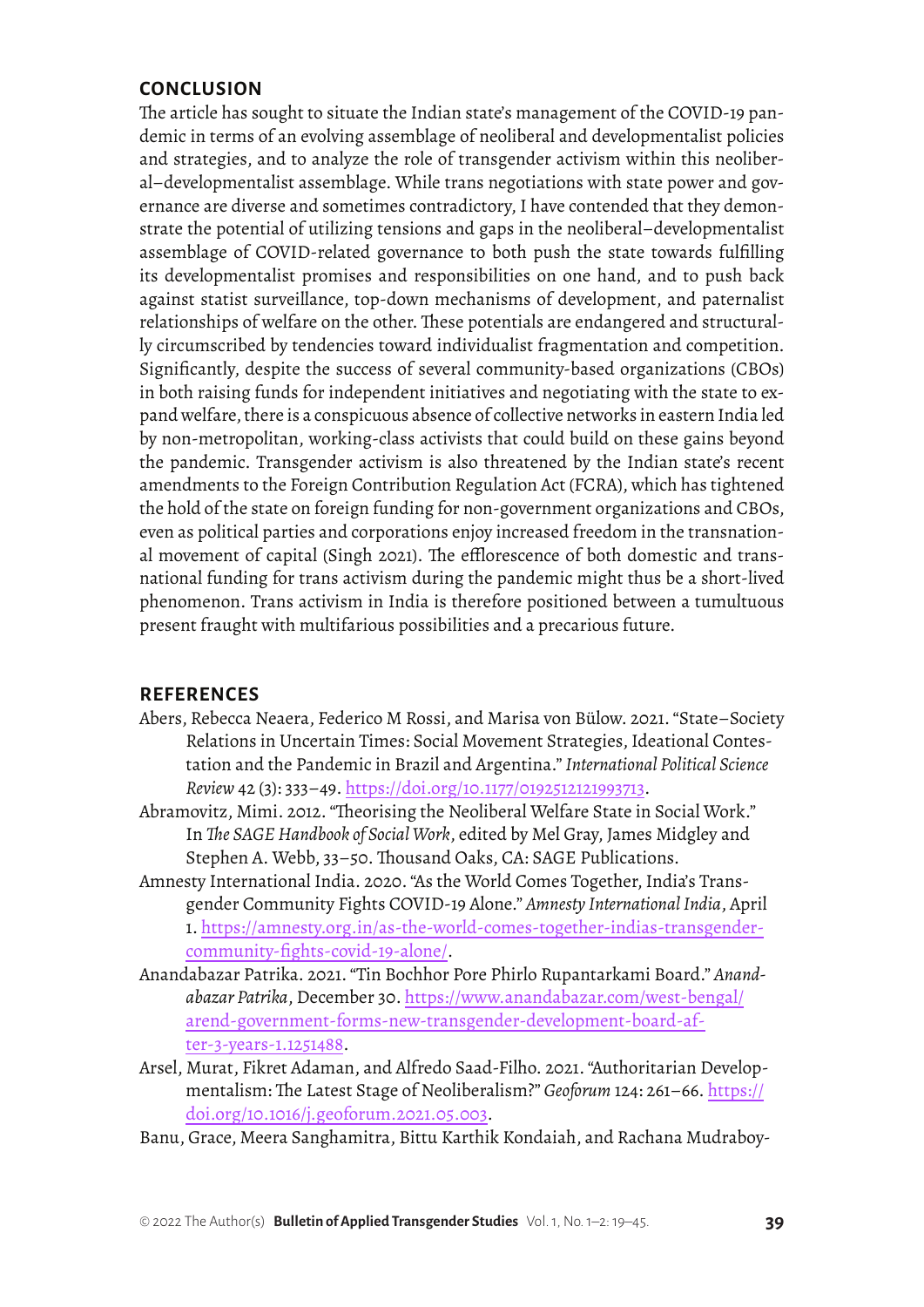ina. 2020. "Open Appeal from the Transgender Community to the Home, Finance and Social Justice Ministry for Special Package during Corona Lockdown." *Countercurrents*, April 25. [https://countercurrents.org/2020/04/](https://countercurrents.org/2020/04/covid-19-transgender-community-demands-special-package-new/) [covid-19-transgender-community-demands-special-package-new/](https://countercurrents.org/2020/04/covid-19-transgender-community-demands-special-package-new/).

- Bedamatta, Rajshree. 2006. "Neoliberal Economic Reforms and Targeted Public Distribution System: A Case Study of Two Orissa Villages." *eSocialSciences Working Papers*, March 1. <https://ideas.repec.org/p/ess/wpaper/id443.html>.
- Bhattacharya, Sayan. 2015. "Board of Mysteries." *Kindle*, July 1. [http://kindlemag.in/](http://kindlemag.in/board-mysteries/) [board-mysteries/](http://kindlemag.in/board-mysteries/).
- Bhattacharya, Sayan. 2021. "Inhabiting the State Subjunctively: Transgender Life-Making Alongside Death and a Pandemic." *Global Public Health*, published ahead of print. <https://doi.org/10.1080/17441692.2021.1986561>.
- Bhattacharyya, Indradeep. 2020. "Why India's Lockdown has been a Spectacular Failure." *The Wire*, June 12. [https://thewire.in/government/india-covid-19-lock](https://thewire.in/government/india-covid-19-lockdown-failure)[down-failure](https://thewire.in/government/india-covid-19-lockdown-failure).
- Billard, Thomas J, and Sam Nesfield. 2020. "(Re)making 'Transgender' Identities in Global Media and Popular Culture." In *Trans Lives in a Globalizing World: Rights, Identities, and Politics*, edited by J. Michael Ryan, 66–89. New York: Routledge.
- Boss, Ruchira, Mamata Pradhan, Devesh Roy, and Sunil Saroj. 2021. "PDS, National Food Security Act, and Covid-19." *Ideas for India*, August 16. [https://www.ideas](https://www.ideasforindia.in/topics/poverty-inequality/pds-national-food-security-act-and-covid-19.html)[forindia.in/topics/poverty-inequality/pds-national-food-security-act-and](https://www.ideasforindia.in/topics/poverty-inequality/pds-national-food-security-act-and-covid-19.html)[covid-19.html](https://www.ideasforindia.in/topics/poverty-inequality/pds-national-food-security-act-and-covid-19.html).
- Brown, Gavin. 2020. "The Sexual Politics of Lockdown." *Geography Directions*, June 2. [https://blog.geographydirections.com/2020/06/02/the-sexual-politics-of-lock](https://blog.geographydirections.com/2020/06/02/the-sexual-politics-of-lockdown/)[down/](https://blog.geographydirections.com/2020/06/02/the-sexual-politics-of-lockdown/).
- Burchell, Graham. 1996. "Liberal Government and the Techniques of the Self." In *Foucault and Political Reason: Liberalism, Neo-liberalism and Rationalities of Government*, edited by Andrew Barry, Thomas Osborne, and Nikolas Rose, 19–36. Chicago: University of Chicago Press.
- Chandrasekhar, CP, and Jayati Ghosh. 2019. "What Really Happened to Public Spending in 2018–19." *The Hindu Business Line*, December 3. [https://www.the](https://www.thehindubusinessline.com/opinion/columns/c-p-chandrasekhar/what-really-happened-to-public-spending-in-2018-19/article30140519.ece)[hindubusinessline.com/opinion/columns/c-p-chandrasekhar/what-really-hap](https://www.thehindubusinessline.com/opinion/columns/c-p-chandrasekhar/what-really-happened-to-public-spending-in-2018-19/article30140519.ece)[pened-to-public-spending-in-2018-19/article30140519.ece](https://www.thehindubusinessline.com/opinion/columns/c-p-chandrasekhar/what-really-happened-to-public-spending-in-2018-19/article30140519.ece).
- Chatterjee, Sohini. 2021. "During COVID-19, Trans People in India Came Together to Keep Each Other Alive." *The Conversation*, December 14. [https://theconversation.](https://theconversation.com/during-covid-19-trans-people-in-india-came-together-to-keep-each-other-alive-173297) [com/during-covid-19-trans-people-in-india-came-together-to-keep-each-oth](https://theconversation.com/during-covid-19-trans-people-in-india-came-together-to-keep-each-other-alive-173297)[er-alive-173297](https://theconversation.com/during-covid-19-trans-people-in-india-came-together-to-keep-each-other-alive-173297).
- Chhachhi, Amrita. 2020. "Neoliberalism, Hindutva and Gender: Convergence and Contradictions in the Provision of Welfare." *Feminist Dissent* 5: 50–93. [https://](https://doi.org/10.31273/fd.n5.2020.759) [doi.org/10.31273/fd.n5.2020.759](https://doi.org/10.31273/fd.n5.2020.759).
- Choudhary, Preeti. 2020. "Being a Transperson in India during Covid-19 Pandemic." *DailyO*, March 24. [https://www.dailyo.in/variety/covid-19-transgender-hijras](https://www.dailyo.in/variety/covid-19-transgender-hijras-health-risk-social-stigma-aadhaar-coronavirus-in-india/story/1/32608.html)[health-risk-social-stigma-aadhaar-coronavirus-in-india/story/1/32608.html](https://www.dailyo.in/variety/covid-19-transgender-hijras-health-risk-social-stigma-aadhaar-coronavirus-in-india/story/1/32608.html).
- Corrêa, Sonia. 2020. "Biopolitics and the COVID-19 Pandemic: Feminist Perspectives." *DAWN Talks on COVID-19*, July. [https://dawnnet.org/wp-content/](https://dawnnet.org/wp-content/uploads/2020/06/DAWNTalksOnCOVID_19_Sonia-Correa.pdf) [uploads/2020/06/DAWNTalksOnCOVID\\_19\\_Sonia-Correa.pdf](https://dawnnet.org/wp-content/uploads/2020/06/DAWNTalksOnCOVID_19_Sonia-Correa.pdf).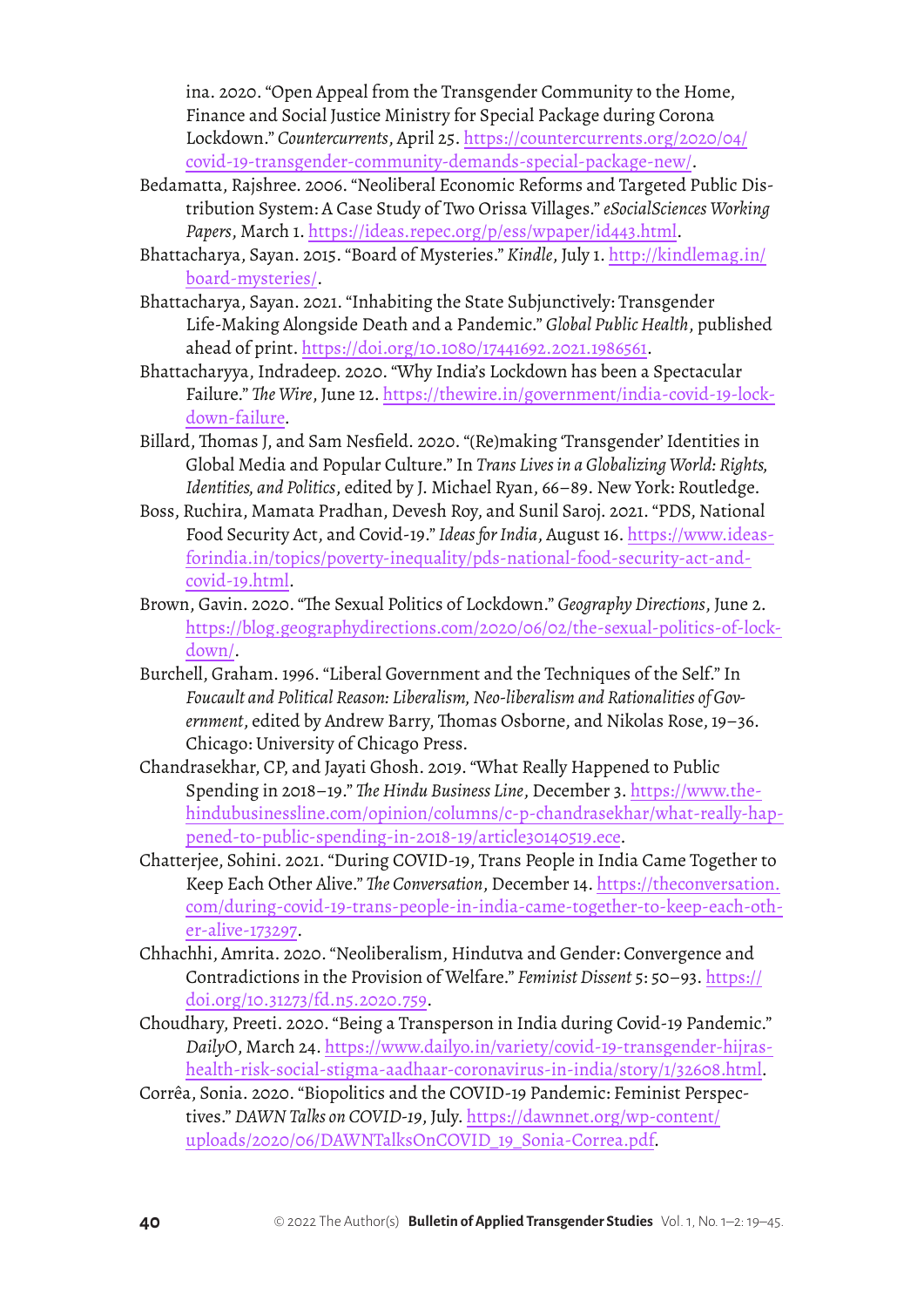- Daniyal, Shoaib. 2020. "India is Enforcing the Harshest and Most Extensive Covid-19 Lockdown in the World." *Quartz*, March 31. [https://qz.com/india/1828915/indi](https://qz.com/india/1828915/indias-coronavirus-lockdown-harsher-than-china-italy-pakistan/)[as-coronavirus-lockdown-harsher-than-china-italy-pakistan/](https://qz.com/india/1828915/indias-coronavirus-lockdown-harsher-than-china-italy-pakistan/).
- Datta, Ayona. 2021. "Gendering Covid19 in India." *Geography Directions*, January 25. [https://blog.geographydirections.com/2021/01/25/gendering-covid19-in-in](https://blog.geographydirections.com/2021/01/25/gendering-covid19-in-india-1/)[dia-1/.](https://blog.geographydirections.com/2021/01/25/gendering-covid19-in-india-1/)
- Datta, Sushmita. 2020. "Out of Sight, Out of Mind: Transgender Community and COVID-19." *Delhi Post*, June 5. [https://delhipostnews.com/out-of-sight-out-of](https://delhipostnews.com/out-of-sight-out-of-mind-transgender-community-and-covid-19/)[mind-transgender-community-and-covid-19/](https://delhipostnews.com/out-of-sight-out-of-mind-transgender-community-and-covid-19/).
- Davidson, Neil, and Richard Saull. 2017. "Neoliberalism and the Far-Right: A Contradictory Embrace." *Critical Sociology* 47 (4–5): 707–24. [https://doi.](https://doi.org/10.1177%2F0896920516671180) [org/10.1177/0896920516671180](https://doi.org/10.1177%2F0896920516671180).
- Dhrubo Jyoti. 2020. "National Council for Transgender Persons Formed." *Hindustan Times*, August 22. [https://www.hindustantimes.com/india-news/nation](https://www.hindustantimes.com/india-news/national-council-for-transgender-persons-formed/story-QXO57cxN8jhrpdmZZaWtbM.html)[al-council-for-transgender-persons-formed/story-QXO57cxN8jhrpdmZZa](https://www.hindustantimes.com/india-news/national-council-for-transgender-persons-formed/story-QXO57cxN8jhrpdmZZaWtbM.html)-[WtbM.html.](https://www.hindustantimes.com/india-news/national-council-for-transgender-persons-formed/story-QXO57cxN8jhrpdmZZaWtbM.html)
- du Toit, Andries. 2018. "After 'Neoliberal Developmentalism': Thoughts on the Space for a New Emancipatory Politics." *ERPI 2018 International Conference on Authoritarian Populism and the Rural World*, March 17–18, 2018. [https://www.tni.org/](https://www.tni.org/files/article-downloads/erpi_cp_72_dutoit.pdf) [files/article-downloads/erpi\\_cp\\_72\\_dutoit.pdf](https://www.tni.org/files/article-downloads/erpi_cp_72_dutoit.pdf).
- Dua, Rohan. 2021. "Transgenders from Tamil Nadu, WB Sought Most Aid During Lockdown." *Times of India*, January 31. [https://timesofindia.indiatimes.com/](https://timesofindia.indiatimes.com/india/transgenders-from-tamil-nadu-wb-sought-most-aid-during-lockdown/articleshow/80611704.cms) [india/transgenders-from-tamil-nadu-wb-sought-most-aid-during-lockdown/](https://timesofindia.indiatimes.com/india/transgenders-from-tamil-nadu-wb-sought-most-aid-during-lockdown/articleshow/80611704.cms) [articleshow/80611704.cms](https://timesofindia.indiatimes.com/india/transgenders-from-tamil-nadu-wb-sought-most-aid-during-lockdown/articleshow/80611704.cms).
- Dutta, Aniruddha. 2013. "Legible Identities and Legitimate Citizens: The Globalization of Transgender and Subjects of HIV-AIDS Prevention in Eastern India." *International Feminist Journal of Politics* 15 (4): 494–514. [https://doi.org/10.1080/146](https://doi.org/10.1080/14616742.2013.818279) [16742.2013.818279](https://doi.org/10.1080/14616742.2013.818279).
- Dutta, Aniruddha, and Raina Roy. 2014. "Decolonizing Transgender in India: Some Reflections." *TSQ: Transgender Studies Quarterly* 1 (3): 320–37. [https://doi.](https://doi.org/10.1215/23289252-2685615) [org/10.1215/23289252-2685615](https://doi.org/10.1215/23289252-2685615).
- Dutta, Mohan Jyoti. 2020. "COVID-19, Authoritarian Neoliberalism, and Precarious Migrant Work in Singapore: Structural Violence and Communicative Inequality." *Frontiers in Communication* 5: 58.  [https://doi.org/10.3389/](https://doi.org/10.3389/fcomm.2020.00058) [fcomm.2020.00058](https://doi.org/10.3389/fcomm.2020.00058).
- Eriksen, Thomas H., James Laidlaw, Jonathan Mair, Keir Martin, and Soumhya Venkatesan. 2015. "Debate: 'The Concept of Neoliberalism has Become an Obstacle to the Anthropological Understanding of the Twenty-First Century'." *Journal of the Royal Anthropological Institute* 21 (4): 911–23. [https://doi.org/10.1111/1467-](https://doi.org/10.1111/1467-9655.12294) [9655.12294](https://doi.org/10.1111/1467-9655.12294).
- Escobar, Arturo. 1988. "Power and Visibility: Development and the Invention and Management of the Third World." *Cultural Anthropology* 3 (4): 428–43.
- Fouskas, Vassilis K., and Bulent Gokay. 2020. "COVID-19 and the Bankruptcy of Neoliberalism in the Context of Global Shift." *Open Democracy*, May 5. [https://www.](https://www.opendemocracy.net/en/can-europe-make-it/covid-19-and-bankruptcy-neoliberalism-context-global-shift/) [opendemocracy.net/en/can-europe-make-it/covid-19-and-bankruptcy-neolib](https://www.opendemocracy.net/en/can-europe-make-it/covid-19-and-bankruptcy-neoliberalism-context-global-shift/)[eralism-context-global-shift/](https://www.opendemocracy.net/en/can-europe-make-it/covid-19-and-bankruptcy-neoliberalism-context-global-shift/).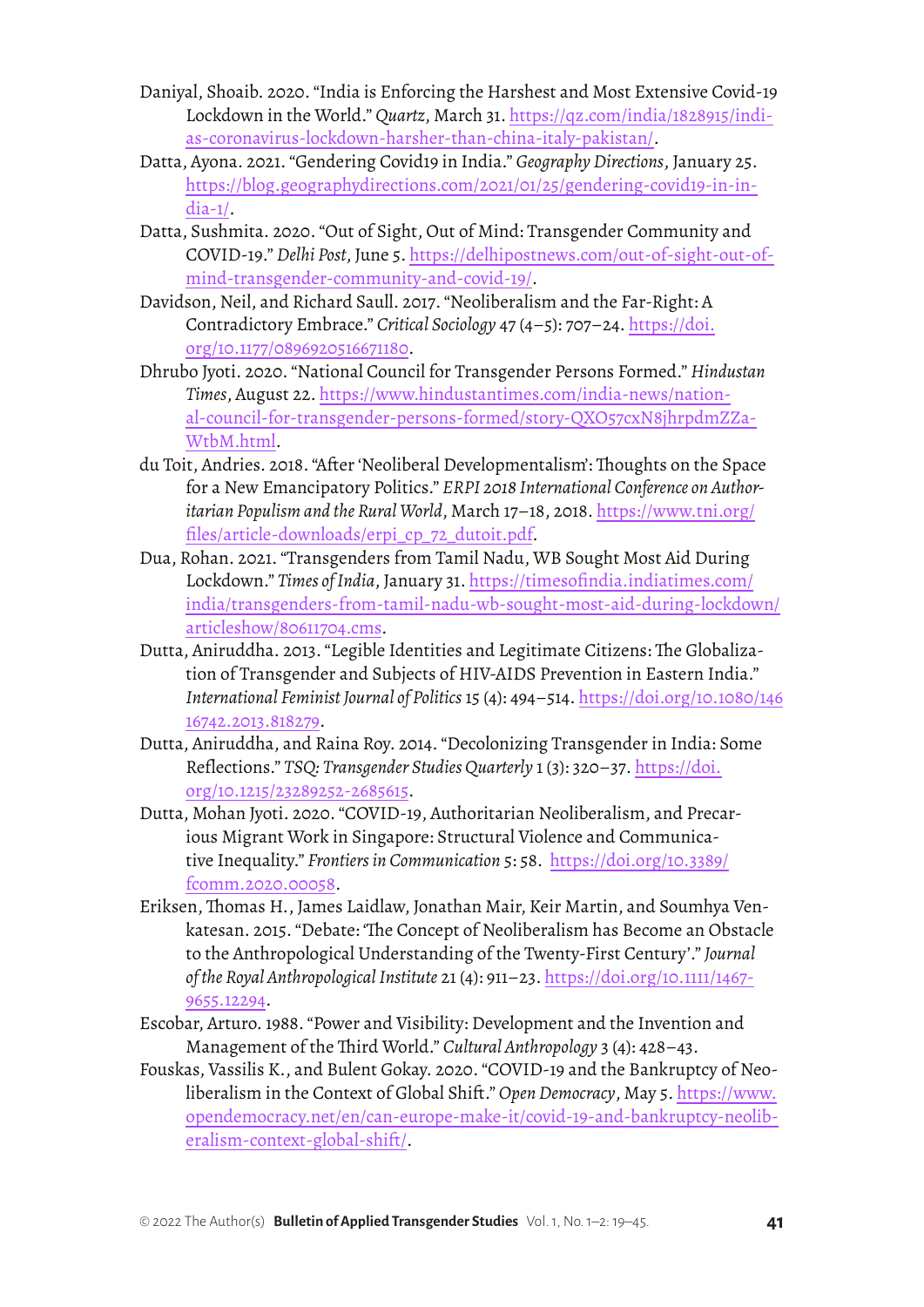- Ghosh, Banhishikha. 2021a. "The Lockdown of Koti Intimacies." *Anthropology in Action*  28 (1): 29–33. <https://doi.org/10.3167/aia.2021.280106>.
- Ghosh, Banhishikha. 2021b. "Capsizing the Gaze: Gender Non-Conforming Communities as Monitorial Citizens." *Contemporary South Asia* 29 (4): 532–35. [https://](https://doi.org/10.1080/09584935.2021.1996539) [doi.org/10.1080/09584935.2021.1996539](https://doi.org/10.1080/09584935.2021.1996539).
- Ghosh, Jayati. 2020. "A Critique of the Indian Government's Tesponse to the COVID-19 Pandemic." *Journal of Industrial and Business Economics* 47: 519–30. <https://doi.org/10.1007/s40812-020-00170-x>.
- Gidwani, Vinay. 2008. *Capital, Interrupted: Agrarian Development and the Politics of Work in India*. Minneapolis: University of Minnesota Press.
- Goel, Ina. 2020. "Impact of COVID-19 on Hijras, a Third Gender Community in India." *Society for Cultural Anthropology* May 4. [https://culanth.org/fieldsights/](https://culanth.org/fieldsights/impact-of-covid-19-on-hijras-a-third-gender-community-in-india) [impact-of-covid-19-on-hijras-a-third-gender-community-in-india](https://culanth.org/fieldsights/impact-of-covid-19-on-hijras-a-third-gender-community-in-india).
- Gossett, Che, and Eva Hayward. 2020. "Trans in a Time of HIV/AIDS." *TSQ: Transgender Studies Quarterly* 7 (4): 527–53.<https://doi.org/10.1215/23289252-8665171>.
- Green, Emma. 2021. "The Liberals Who Can't Quit Lockdown." *The Atlantic*, May 4. [https://www.theatlantic.com/politics/archive/2021/05/liberals-covid-19-sci](https://www.theatlantic.com/politics/archive/2021/05/liberals-covid-19-science-denial-lockdown/618780/)[ence-denial-lockdown/618780/](https://www.theatlantic.com/politics/archive/2021/05/liberals-covid-19-science-denial-lockdown/618780/).
- Harshvardhan. 2020. "COVID-19 and Disaster Capitalism in India." *Jamhoor*, August 22. [https://www.jamhoor.org/read/2020/8/22/covid-19-and-disaster-capital](https://www.jamhoor.org/read/2020/8/22/covid-19-and-disaster-capitalism-in-india)[ism-in-india](https://www.jamhoor.org/read/2020/8/22/covid-19-and-disaster-capitalism-in-india).
- The Hindu Net Desk. 2021. "Coronavirus Second Wave: List of States that Have Imposed Restrictions, Curfew and Lockdowns." *The Hindu*, May 10. [https://](https://www.thehindu.com/news/national/coronavirus-second-wave-here-is-a-look-at-lockdowns-imposed-in-various-states/article34525655.ece) [www.thehindu.com/news/national/coronavirus-second-wave-here-is-a-look](https://www.thehindu.com/news/national/coronavirus-second-wave-here-is-a-look-at-lockdowns-imposed-in-various-states/article34525655.ece)[at-lockdowns-imposed-in-various-states/article34525655.ece](https://www.thehindu.com/news/national/coronavirus-second-wave-here-is-a-look-at-lockdowns-imposed-in-various-states/article34525655.ece).
- Hossain, Adnan. 2022. "Metaphor of Contagion: The Impact of COVID-19 on the Hijras in Bangladesh." In *COVID-19 Assemblages: Queer and Feminist Ethnographies from South Asia*, edited by Niharika Banerjea, Paul Boyce, and Rohit K. Dasgupta, 100–06. New York: Routledge.
- India Today Web Desk. 2018. "8 Indian Transgender People Who were the Firsts in their Fields." *India Today*, July 3. [https://www.indiatoday.in/education-today/](https://www.indiatoday.in/education-today/gk-current-affairs/story/list-of-transgenders-firsts-who-made-it-big-in-their-fields-1276415-2018-07-03) [gk-current-affairs/story/list-of-transgenders-firsts-who-made-it-big-in](https://www.indiatoday.in/education-today/gk-current-affairs/story/list-of-transgenders-firsts-who-made-it-big-in-their-fields-1276415-2018-07-03)[their-fields-1276415-2018-07-03](https://www.indiatoday.in/education-today/gk-current-affairs/story/list-of-transgenders-firsts-who-made-it-big-in-their-fields-1276415-2018-07-03).
- Jan Swasthya Abhiyan. 2020. "Statement on Post-3rd May 2020 Measures Against Covid-19 Pandemic." *Jan Swasthya Abhiyan: People's Health Movement-India*, May 3. [https://phmindia.org/2020/05/03/statement-on-post-3rd-may-2020-mea](https://phmindia.org/2020/05/03/statement-on-post-3rd-may-2020-measures-against-covid-19-pandemic/)[sures-against-covid-19-pandemic/](https://phmindia.org/2020/05/03/statement-on-post-3rd-may-2020-measures-against-covid-19-pandemic/).
- Jones, Lee, and Shahar Hameiri. 2021. "COVID-19 and the Failure of the Neoliberal Regulatory State." *Review of International Political Economy*, published ahead of print. <https://doi.org/10.1080/09692290.2021.1892798>.
- Kapil, Shagun. 2020. "Cash, On Delivery: How India has Taken up DBT in the Times of COVID-19." *Down to Earth*, July 12. [https://www.downtoearth.org.in/news/](https://www.downtoearth.org.in/news/economy/cash-on-delivery-how-india-has-taken-up-dbt-in-the-times-of-covid-19-72247) [economy/cash-on-delivery-how-india-has-taken-up-dbt-in-the-times-of](https://www.downtoearth.org.in/news/economy/cash-on-delivery-how-india-has-taken-up-dbt-in-the-times-of-covid-19-72247)[covid-19-72247](https://www.downtoearth.org.in/news/economy/cash-on-delivery-how-india-has-taken-up-dbt-in-the-times-of-covid-19-72247).
- Kapoor, Astha. 2017. "Modi Government Shouldn't Scrap Public Distribution System, It Must Improve It." *DailyO*, April 8. [https://www.dailyo.in/politics/naren](https://www.dailyo.in/politics/narendra-modi-public-distribution-system-pds-poverty-hunger-food/story/1/18778.html)-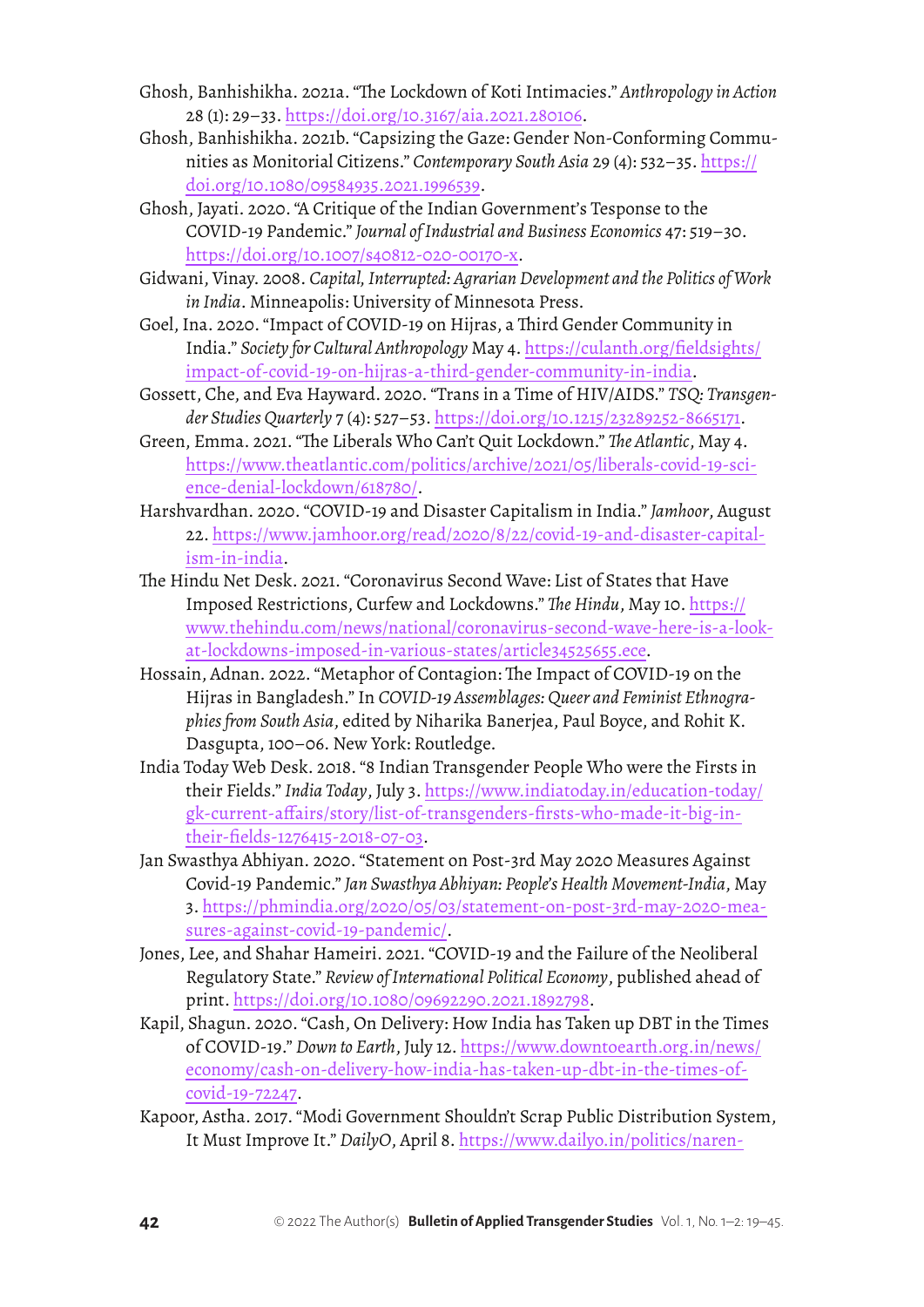[dra-modi-public-distribution-system-pds-poverty-hunger-food/story/1/18778.](https://www.dailyo.in/politics/narendra-modi-public-distribution-system-pds-poverty-hunger-food/story/1/18778.html) [html](https://www.dailyo.in/politics/narendra-modi-public-distribution-system-pds-poverty-hunger-food/story/1/18778.html).

- Kishore, Avinash, and Suman Chakrabarti. 2015. "Is More Inclusive More Effective? The 'New Style' Public Distribution System in India." *Food Policy* 55: 117–30. <https://doi.org/10.1016/j.foodpol.2015.06.006>.
- Kitchin, Rob. 2020. "Civil Liberties *or* Public Health, or Civil Liberties *and* Public Health? Using Surveillance Technologies to Tackle the Spread of COVID-19." *Space and Polity* 24 (3): 362–81. <https://doi.org/10.1080/13562576.2020.1770587>.
- Kuffir. 2014. "The Nauseating Language Politics of the Indian State." *Round Table India*, June 26. [https://www.roundtableindia.co.in/the-nauseating-language-poli](https://www.roundtableindia.co.in/the-nauseating-language-politics-of-the-indian-state/)[tics-of-the-indian-state/.](https://www.roundtableindia.co.in/the-nauseating-language-politics-of-the-indian-state/)
- Kumar, Pushpesh. 2021. "Struggle for Substantive Justice and Community Development: Transgender Subjects in Contemporary India." *ASEAN Journal of Community Engagement* 5 (2): 210–41. <https://doi.org/10.7454/ajce.v5i2.1143>.
- Leach, Melissa, Hayley MacGregor, Ian Scoones, and Annie Wilkinson. 2021. "Post-Pandemic Transformations: How and Why COVID-19 Requires Us to Rethink Development." *World Development* 138: 105233. [https://doi.org/10.1016/j.](https://doi.org/10.1016/j.worlddev.2020.105233) [worlddev.2020.105233](https://doi.org/10.1016/j.worlddev.2020.105233).
- Legg, Stephen, and Srila Roy. 2013. "Neo-Liberalism, Post-Colonialism and Hetero-Sovereignties: Emergent Sexual Formations in Contemporary India." *Interventions: International Journal of Postcolonial Studies* 15 (4): 461–73. [https://doi.org/1](https://doi.org/10.1080/1369801X.2013.849416) [0.1080/1369801X.2013.849416](https://doi.org/10.1080/1369801X.2013.849416).
- Mehra, Puja. 2020. "Covid Capitalism is Flirting with Socialism." *Mint*, April 21. [https://www.livemint.com/news/india/covid-capitalism-is-flirting-with-so](https://www.livemint.com/news/india/covid-capitalism-is-flirting-with-socialism-11587484415190.html)[cialism-11587484415190.html](https://www.livemint.com/news/india/covid-capitalism-is-flirting-with-socialism-11587484415190.html).
- Moneycontrol News. 2021. "Union Cabinet Clears Withdrawal of Three farm Laws Ahead of Winter Session of Parliament." *Moneycontrol*, November 24. [https://](https://www.moneycontrol.com/news/politics/union-cabinet-clears-bill-to-withdraw-three-farm-laws-7755871.html) [www.moneycontrol.com/news/politics/union-cabinet-clears-bill-to-withdraw](https://www.moneycontrol.com/news/politics/union-cabinet-clears-bill-to-withdraw-three-farm-laws-7755871.html)[three-farm-laws-7755871.html](https://www.moneycontrol.com/news/politics/union-cabinet-clears-bill-to-withdraw-three-farm-laws-7755871.html).
- Morelock, Jeremiah, Yonathan Listik, and Mili Kalia. 2021. "Why is Life Worth Saving? Neoliberalism, COVID-19, and Boris Johnson's Public Statements." *Praktyka Teoretyczna* 4 (42): 167–92.
- Murthy, R. V. Ramana. 2013. "Political Economy of Agrarian Crisis and Subsistence Under Neoliberalism in India." *The NEHU Journal* 11 (1): 19–33.
- Naidoo, Kiasha. 2020. "How COVID-19 Reveals the Paradoxes of Neoliberal Logic." *The Elephant*, May 9. [https://www.theelephant.info/op-eds/2020/05/09/](https://www.theelephant.info/op-eds/2020/05/09/how-covid-19-reveals-the-paradoxes-of-neoliberal-logic/) [how-covid-19-reveals-the-paradoxes-of-neoliberal-logic/](https://www.theelephant.info/op-eds/2020/05/09/how-covid-19-reveals-the-paradoxes-of-neoliberal-logic/).
- Ngcayisa, Lumanyano. 2021. "Developmental Authoritarianism in Africa: The Cases of Ethiopia, Rwanda, and Uganda." *Journal of Central and Eastern European African Studies* 1 (3): 93–118. [https://jceeas.bdi.uni-obuda.hu/index.php/jceeas/article/](https://jceeas.bdi.uni-obuda.hu/index.php/jceeas/article/view/31) [view/31](https://jceeas.bdi.uni-obuda.hu/index.php/jceeas/article/view/31).
- O'Malley, P. 2009. "Responsibilization." In *The SAGE Dictionary of Policing*, edited by Alison Wakefield and Jenny Fleming, 263–64. Thousand Oaks, CA: SAGE Publications.
- Ong, Aihwa. 2006. *Neoliberalism as Exception: Mutations in Citizenship and Sovereignty*. Durham, NC: Duke University Press.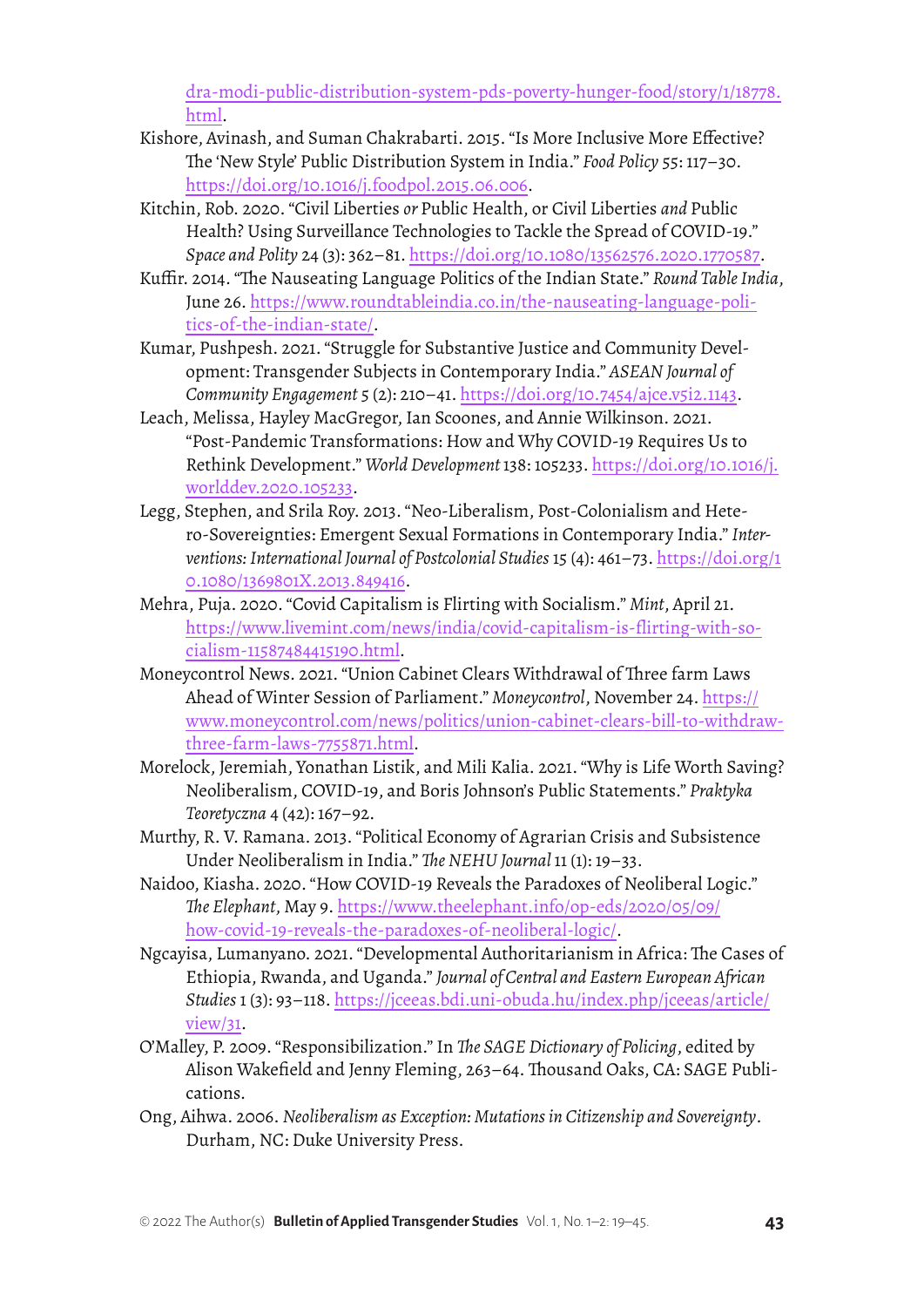- Orinam. 2019. "The Transgender Persons (Protection of Rights Bill) and Act 2019." *Orinam*. [http://orinam.net/resources-for/law-and-enforcement/the-transgen](http://orinam.net/resources-for/law-and-enforcement/the-transgender-persons-protection-of-rights-bill-2019/)[der-persons-protection-of-rights-bill-2019/](http://orinam.net/resources-for/law-and-enforcement/the-transgender-persons-protection-of-rights-bill-2019/).
- Pandey, Sudhanshu. 2020. "How India Got PDS Delivery Right During the Pandemic." *Financial Express*, December 12. [https://www.financialexpress.com/](https://www.financialexpress.com/opinion/how-india-got-pds-delivery-right-during-the-pandemic/2148293/) [opinion/how-india-got-pds-delivery-right-during-the-pandemic/2148293/](https://www.financialexpress.com/opinion/how-india-got-pds-delivery-right-during-the-pandemic/2148293/).
- Prates, Daniela Magalhães, Barbara Fritz, and Luiz Fernando de Paula. 2020. "Varieties of Developmentalism: A Critical Assessment of the PT Governments." *Latin American Perspectives* 47 (1): 45–64. [https://doi.](https://doi.org/10.1177/0094582X19894660) [org/10.1177/0094582X19894660](https://doi.org/10.1177/0094582X19894660).
- Raonka, Pallavi. 2016. "Social Movements, Neoliberal Policy and Indian Democracy." *RE: Reflections and Explorations*, December 12. [https://blogs.lt.vt.edu/reflection](https://blogs.lt.vt.edu/reflectionsandexplorations/2016/12/12/social-movements-neoliberal-policy-and-indian-democracy/)[sandexplorations/2016/12/12/social-movements-neoliberal-policy-and-indi](https://blogs.lt.vt.edu/reflectionsandexplorations/2016/12/12/social-movements-neoliberal-policy-and-indian-democracy/)[an-democracy/.](https://blogs.lt.vt.edu/reflectionsandexplorations/2016/12/12/social-movements-neoliberal-policy-and-indian-democracy/)
- Reddy, Gayatri. 2005. *With Respect to Sex: Negotiating Hijra Identity in South India*. Chicago: University of Chicago Press.
- Rugitsky, Fernando. 2020. "The Decline of Neoliberalism: A Play in Three Acts." *Brazilian Journal of Political Economy* 40 (4): 587–603. [https://doi.](https://doi.org/10.1590/0101-31572020-3202) [org/10.1590/0101-31572020-3202](https://doi.org/10.1590/0101-31572020-3202).
- Sareen, Siddharth, Kenneth Bo Nielsen, Patrik Oskarsson, and Devyn Remme. 2021. "The Pandemic as a Rupture that Follows Rules: Comparing Governance Responses in India, USA, Sweden and Norway." *Frontiers in Human Dynamics* 3: 636422. <https://doi.org/10.3389/fhumd.2021.636422>.
- Sharma Tankha, Rajkumari. 2020. "Transgender's Plight During Coronavirus Pandemic." *The New Indian Express*, May 22. [https://www.newindianexpress.](https://www.newindianexpress.com/cities/delhi/2020/may/22/transgenders-plight-during-coronavirus-pandemic-2146509.html) [com/cities/delhi/2020/may/22/transgenders-plight-during-coronavirus-pan](https://www.newindianexpress.com/cities/delhi/2020/may/22/transgenders-plight-during-coronavirus-pandemic-2146509.html)[demic-2146509.html](https://www.newindianexpress.com/cities/delhi/2020/may/22/transgenders-plight-during-coronavirus-pandemic-2146509.html).
- Sharma, Aradhana. 2008. *Logics of Empowerment: Development, Gender, and Governance in Neoliberal India*. Minneapolis: University of Minnesota Press.
- Shiraz, Zarafshan. 2020. "Transgender Community Worst Hit by COVID-19 Lockdown, Activists Appeal For Essential Help as Less Than 1% Received NISD Grant." *India.com*, May 1. [https://www.india.com/viral/transgender-commu](https://www.india.com/viral/transgender-community-worst-hit-by-covid-19-lockdown-activists-appeal-for-essential-help-as-less-than-1-received-nisd-grant-4016828/)[nity-worst-hit-by-covid-19-lockdown-activists-appeal-for-essential-help-as](https://www.india.com/viral/transgender-community-worst-hit-by-covid-19-lockdown-activists-appeal-for-essential-help-as-less-than-1-received-nisd-grant-4016828/)[less-than-1-received-nisd-grant-4016828/](https://www.india.com/viral/transgender-community-worst-hit-by-covid-19-lockdown-activists-appeal-for-essential-help-as-less-than-1-received-nisd-grant-4016828/).
- Singh, Vijaita. 2021. "FCRA Amendments Crippling Our Work, Say NGOs." *The Hindu*, May 9. [https://www.thehindu.com/news/national/fcra-amendments-crip](https://www.thehindu.com/news/national/fcra-amendments-crippling-our-work-say-ngos/article34521449.ece)[pling-our-work-say-ngos/article34521449.ece](https://www.thehindu.com/news/national/fcra-amendments-crippling-our-work-say-ngos/article34521449.ece).
- Sinha, Subir. 2021. "'Strong Leaders', Authoritarian Populism and Indian Developmentalism: The Modi Moment in Historical Context." *Geoforum* 124: 320–33. <https://doi.org/10.1016/j.geoforum.2021.02.019>.
- Social Defence Bureau. 2020. "Guidelines for Garima Greh: Shelter Home for Transgender Persons." *Ministry of Social Justice and Empowerment*. [https://transgender.](https://transgender.dosje.gov.in/docs/GarimaGrehGuidleines.pdf) [dosje.gov.in/docs/GarimaGrehGuidleines.pdf](https://transgender.dosje.gov.in/docs/GarimaGrehGuidleines.pdf).
- Šumonja, Miloš. 2021. "Neoliberalism is Not Dead: On Political Implications of Covid-19." *Capital and Class* 45 (2): 215–27. [https://doi.org/10.1177/0309816820982381](https://doi.org/10.1177%2F0309816820982381).
- Tambe, Ashwini, and Shruti Tambe. 2013. "Sexual Incitement, Spectatorship and